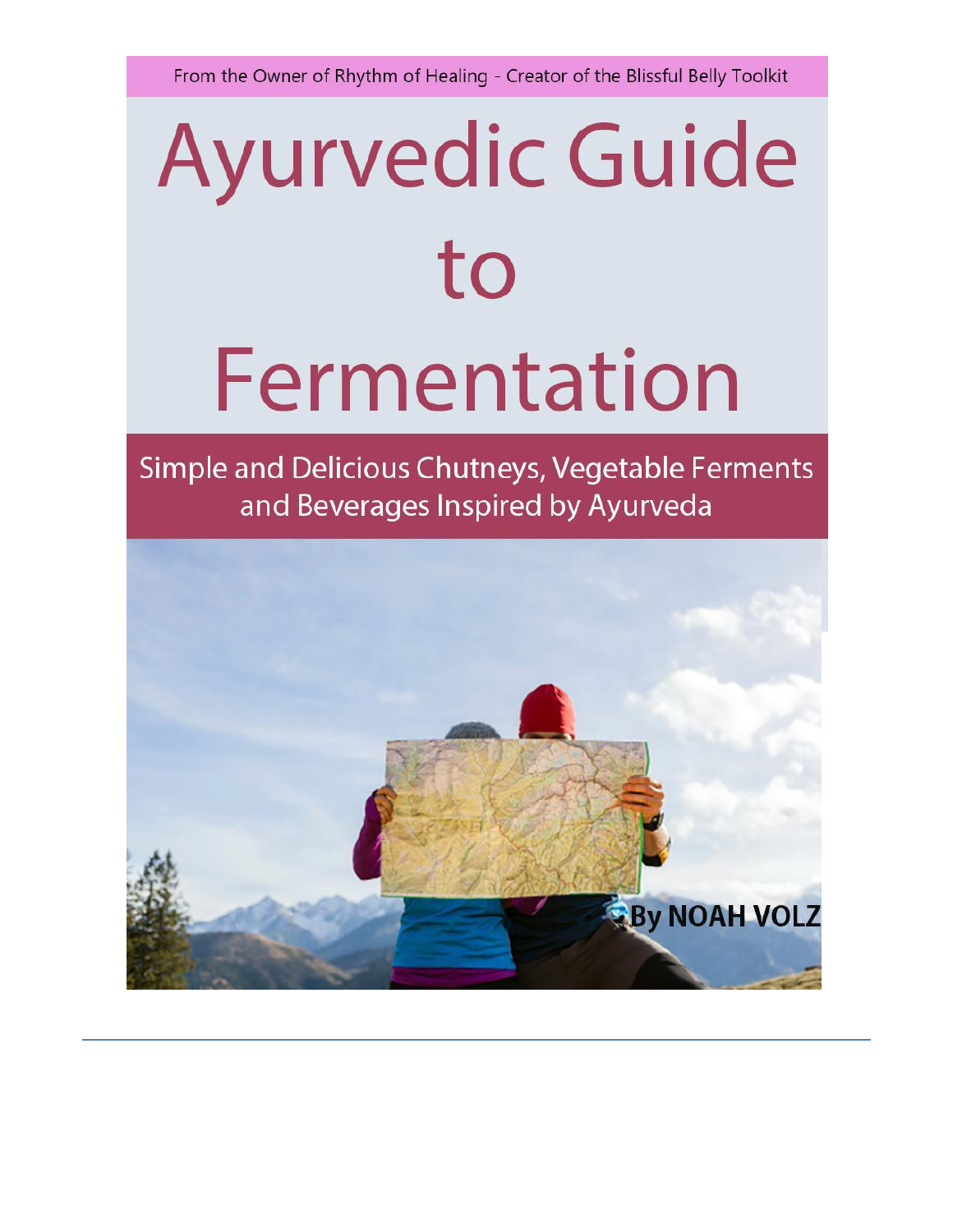### **Ayurvedic Fermentation Toolkit**

### **Ayurvedic Fermentation Guide**

#### <span id="page-1-0"></span>**Table of Contents**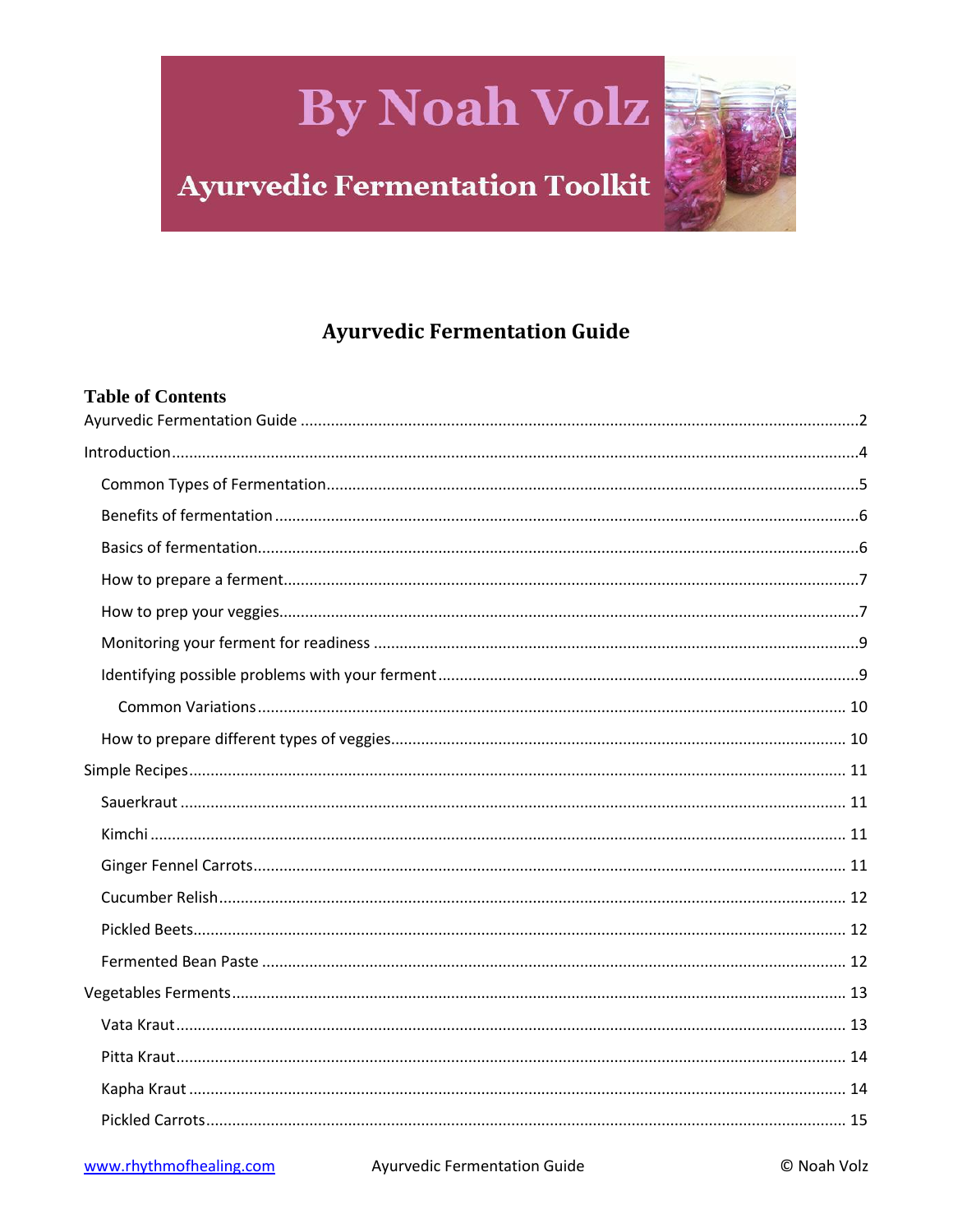

### **Ayurvedic Fermentation Toolkit**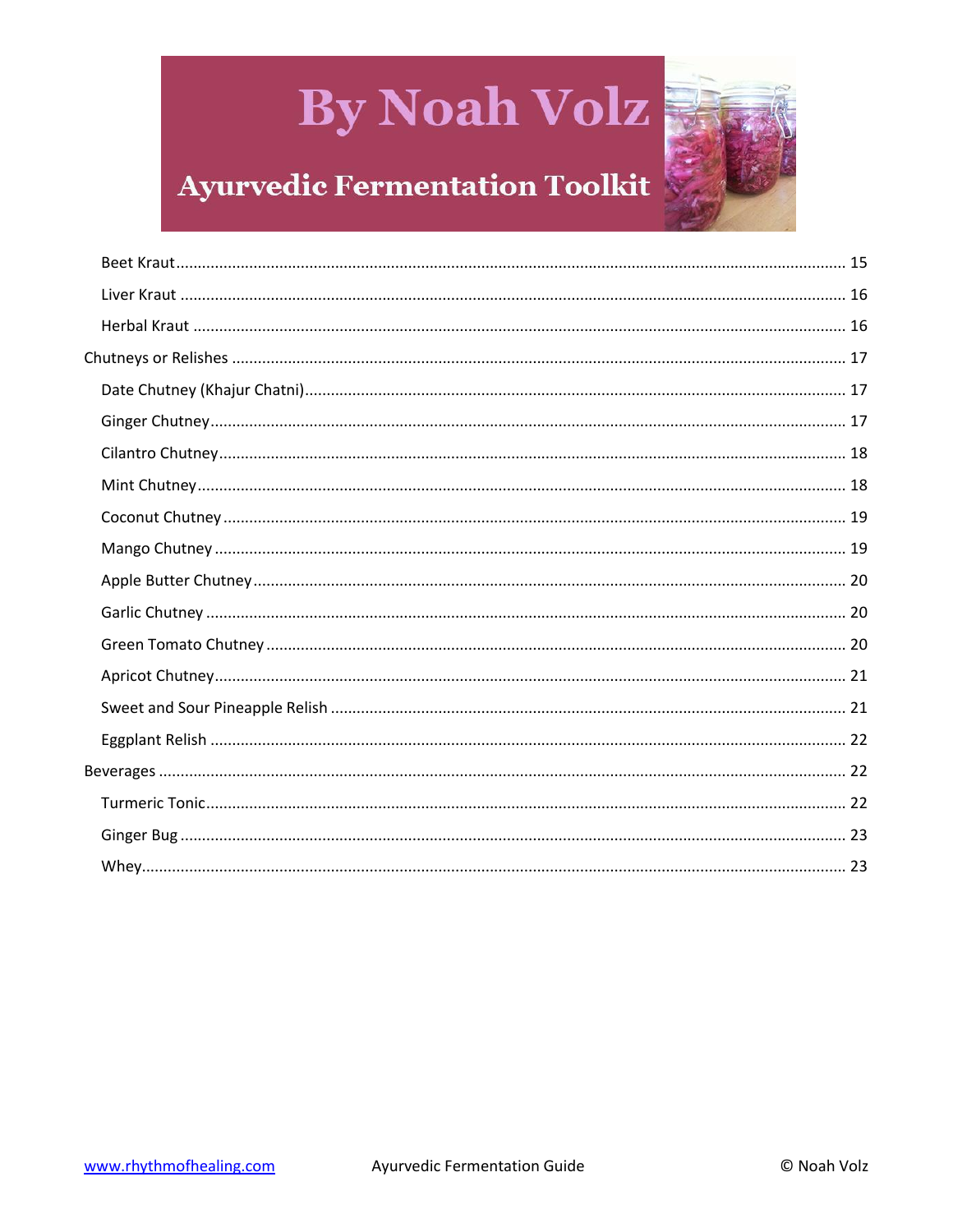

#### **Introduction**

<span id="page-3-0"></span>Ayurveda has a rich history of fermented foods. As cows have long been revered in the homeland of Ayurvedic medicine many of the fermented foods that are found in Ayurveda are dairy based like *paneer* and *lassi. Paneer* is made by separating milk by using an acid such as lemon. The acid environment created by the lemon juice preserves the milk curds by promoting live cultures that work on the milk protein casein. The resulting milk curds are then pressed into a rectangular shape and wrapped in cheesecloth while they ferment for a couple days. As the whey has been removed and salt has not been added *paneer* cannot continue fermenting for a long period of time. L*assi* is often called Indian buttermilk and it has been used to help promote digestion. It is made by adding a starter culture or yogurt to organic milk and letting it sit at room temperature for 24-48 hours and then combining spices or salt.

The staple foods found in India are rice and beans and so it is no wonder that the fermented version of these ingredients can also be found in Indian cooking in the form of dosas and *idlis*. Not everything in India is necessarily Ayurvedic and so this recognition is merely to show that fermentation does play a role in the traditional food cultures of India which was developed through an understanding of Ayurveda.

So what does Ayurveda believe about fermentation? The fermentation process takes place when an anaerobic and acidic environment is created. This allows a beneficial strain of bacteria called *Lactobacili* to thrive and harmful bacteria are eliminated. Because of the acidic environment fermented foods are considered to be aggravating to the pitta dosha. As pitta is at home in the small intestine it is rare that it imbalances the digestive tract. This means that a large intake of fermented foods could aggravate symptoms of gastric reflux, acid indigestion and hyperacidity. This is true if the reflux is caused by too much stomach acid, but normally it is caused by low acidity and a drying out of the internal lining of the stomach. Ulcers, another indication of excess heat and thus Pitta is usually caused by H. pylori a type of harmful bacteria and so fermented vegetables may help. In excess fermented vegetables can cause an aggravation of Pitta, but they are normally recommend as a condiment and so it rare that this takes place.

Another common description of fermented foods is that they are *tamasic*. *Tamas* is the guna that represents death or inertia. Existence goes through three cycles: birth, life and death. *Tamas* is like compost, out of the decay comes new life. This is the same with fermented vegetables. As the vegetables ferment they create new life so as we consume them we receive some of the *tamasic* energy of the food itself, but we receive the new life in the form of the *Lactobacilli* bacteria that accompany them.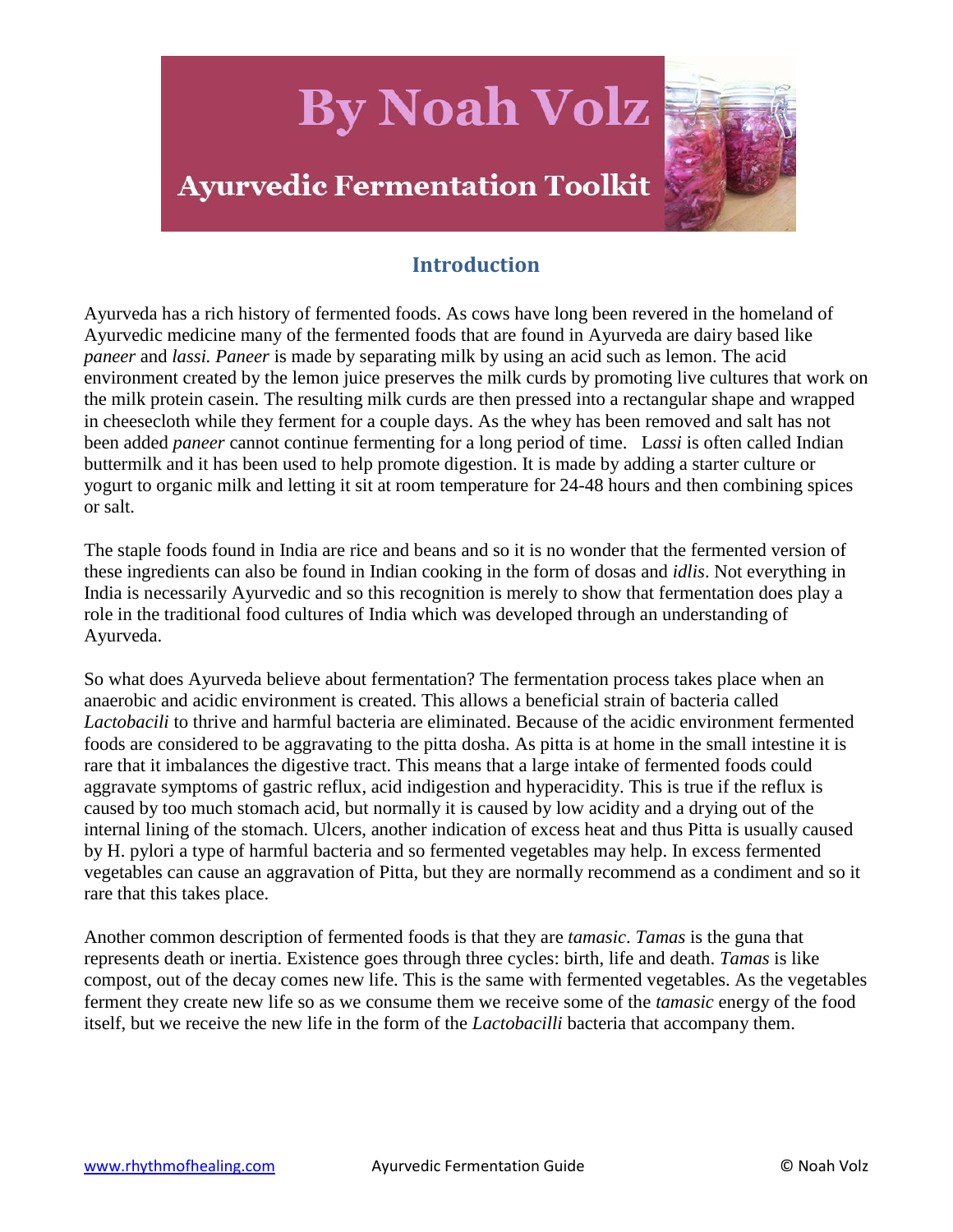

#### <span id="page-4-0"></span>**Common Types of Fermentation**

Fermentation is achieved by using a starter culture. A starter culture is a substance that creates an ecology in order for the proliferation of the beneficial bacteria. This dynamic ecological environment is the essence of the Ayurvedic concept of Agni. Agni refers to fire and in this context it is the fire of digestion. A starter invites the transformative power of Agni to awaken prana within the fruits and vegetables. There are many different types of starter cultures that can be used. Whey and brine are the primary ones that are used fruit and vegetable ferments, but kefir grains, dried starter cultures and juices from a ferment can also be used.

Starter cultures initiate a process called lacto-fermentation. Through the transformation of produce through lacto-fermentation lactic acid is produced by the beneficial bacteria *lactobacilli* that break down the vegetables. The lacto in lacto-fermentation refers to these bacteria. Lactic acid acts as a preservative and inhibits bad bacteria that would otherwise putrefy the food. Lactic acid is created when the *Lactobacilli* ferment the starches and sugars in the vegetables and fruits. As they break these down they improve the bioavailability of certain nutrients and they also produce numerous helpful enzymes and antibiotic and anticarcinogenic substances.

#### *Whey*

Whey contains *Lactobacilli* when it is used to submerge the fruits or veggies. The easiest way to make whey is to strain yogurt or kefir. Whey will ferment things quickly and may give the end product a mushy texture. In order to avoid this add salt as it helps maintain the integrity of the cell walls and keeps the vegetables crunchy

#### *Salt*

Salt can benefit your ferments in a multitude of ways. Salt will pull the moisture out of the veggies which inhibits the growth of harmful bacteria. The remaining salty solution provides the perfect environment of *Lactobacilli* strains to grow. As other bacteria besides *Lactobacilli* are inhibited by salt fermentation is slowed down and so the fermented items can be stored for longer periods of time. Salt only creates the environment for growth of the *Lactobacilli* already present on the vegetables and fruits that are being used. It is possible to use too much salt and to halt the culturing process completely by killing all the available microorganisms. Salt is preferred in vegetables that taste better when crunchy because it hardens the pectin in the cell walls.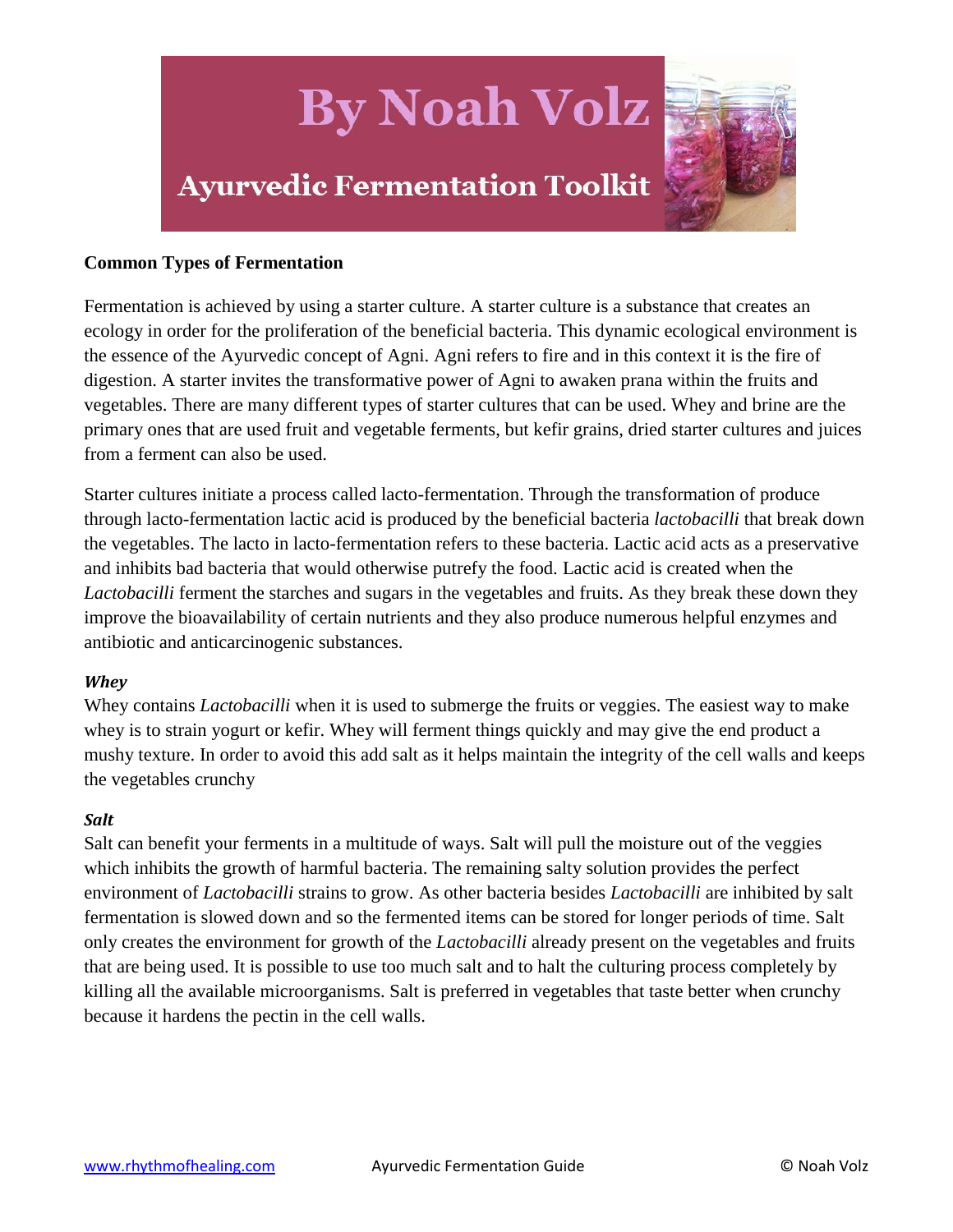

#### <span id="page-5-0"></span>**Benefits of fermentation**

Fermented foods have a long history of use in many traditional cultures now we recognize that they are detoxifiers and contain much higher levels of probiotics than probiotic supplements. Some of the benefits of fermented food are:

- They chelate (break down and eliminate) heavy metals and other toxins from your body.
- They improve mineral absorption and produce nutrients like B vitamins, vitamin K2, and vitamin D which improves vascular function and reduces the risk of stroke
- Improved regulation of dietary fat absorption which leads to decreased obesity and diabetes.
- Lowering risk of cell proliferation resulting in cancer.
- Mood and mental health improvements through acetylcholine production
- Prevention of skin inflammation resulting in acne.
- Balanced production of stomach acid.
- Produce compounds that inhibit the growth of pathogenic bacteria

Don't take my word for it. Try it yourself for 30 days and see what you find.

#### <span id="page-5-1"></span>**Basics of fermentation**

Fermentation may take some slightly different tools than normal cooking, but by and large most everything you will probably have already. Some common equipment includes:

- A knife, grater or slicer
- A blunt meat pounder or potato masher
- A large bowl
- Salt and or whey
- Filtered water
- A fermentation vessel

Most likely the only thing you don't have is a fermentation vessel. The basic requirements of a vessel are that you use a cylindrical shape that is made of glass or ceramics. Square containers can harbor bacteria in the corners and plastic or metal containers leach chemicals into the kraut. The most common vessels are:

- Canning jars or hermetically latched jars- these are cheap and readily available and require a certain amount of creativity when weighing down the vegetables and covering them.
- Ceramic fermenting crocks These include everything and are made with lead free clay. If you get one used make sure it doesn't have any cracks as bacteria can be harbored there.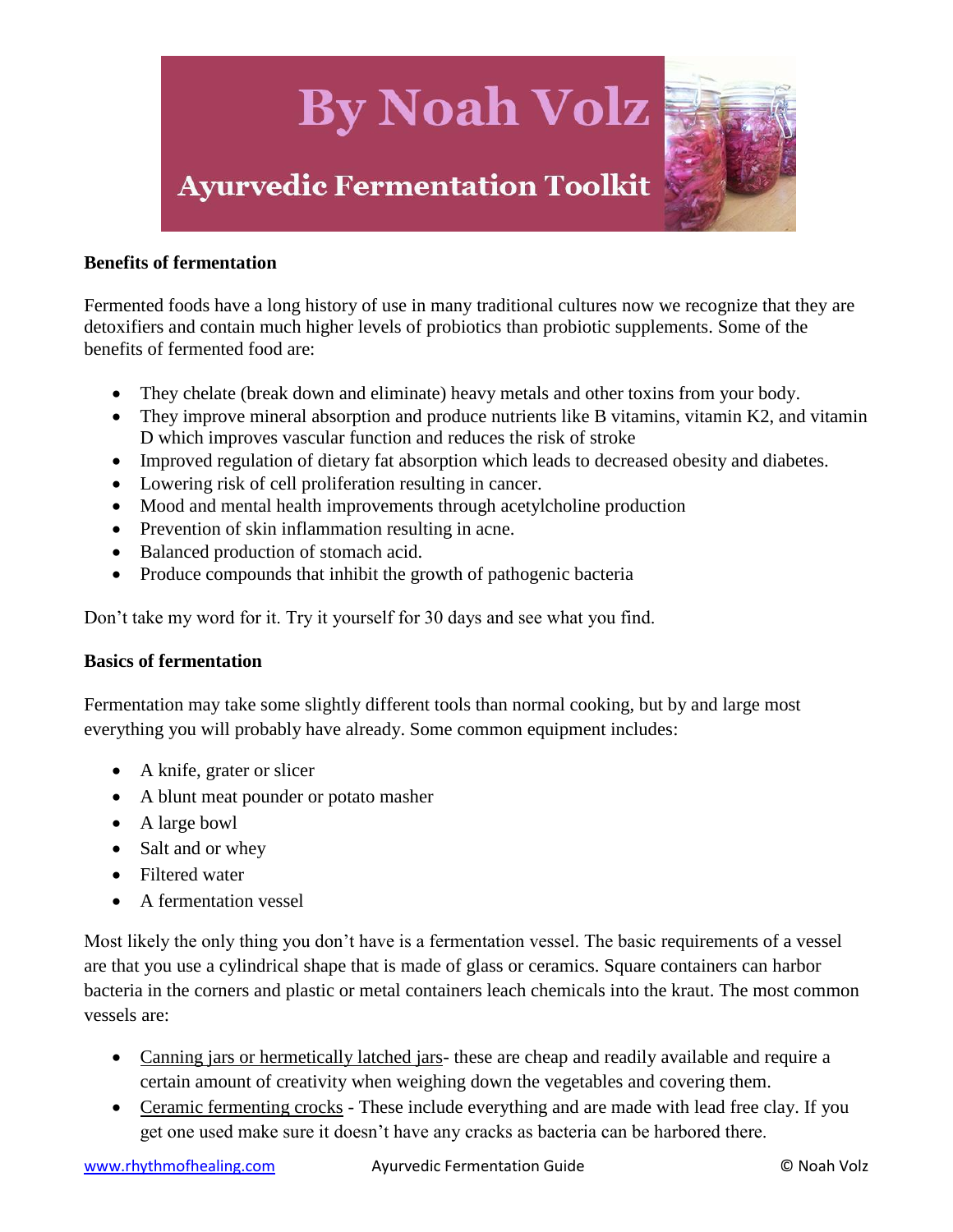### **Ayurvedic Fermentation Toolkit**

- Ceramic insert for a slow cooker The round ones work better than oval ones when creating a weight and covering system.
- Glass jars with an airlock system These are commonly used for the fermentation of wine or beer. An airlock system allows gas to escape from the jar while sealing oxygen in.

#### <span id="page-6-0"></span>**How to prepare a ferment**

The basic procedure of any fermented condiment is to lightly wash and cut up the veggies or fruits. These are then mixed with brine containing sea salt, herbs or spices and then pounded briefly to release their juices. They are then pressed into a jar or fermentation crock, packed tightly so that no air bubbles remain. I like use a hermetically latched jar and then place the lid over the top of the jar without latching it closed so carbon dioxide can escape. An inch of water submerges the veggies as they can mold when exposed to air. Placing the veggies at least one inch from the top of the jar ensures that as the veggies expand they don't press out of the jar. It is important to use fresh organic produce, sea salt and pure water to achieve the best results. The best temperature for fermentation to occur is about 72 degrees which will allow lacto-fermentation to occur in 3-4 days. Colder or hotter temperatures will slow down or speed up the process respectively. After 3-4 days place the jar in a cool dark place (40 degrees) for up to six months to fully mature. In general fruits take much less time to ferment while veggies take longer.

Slight variations in the type of weighting methods exist. For fruits, condiments and vegetables where very little salt or no brine is used you can place a lid on top of the container. This will trap gas in so be careful when opening the lid. If you are using a brine a weight helps to submerge the veggies and keep them from being exposed to air where they can grow mold. Some options of weights include:

- A plate with a weight such as a rock on top that fits snugly inside the vessel
- A smaller jar filled with water that fits inside the vessel and presses down the contents
- A coaster made from glass or ceramic that is heavy and the right shape

Most of these options will create a tight seal, but if not it may be necessary to cover the top with a lid or tight weave cloth to ensure that bugs don't get in. The ideal cover allows gasses to escape as the produce is fermenting.

#### <span id="page-6-1"></span>**How to prep your veggies**

Most recipes for vegetable ferments will provide you with the information you need to get the right proportions for fermentation to occur. If you are making up your own recipe then some of these guidelines can be useful. There are three general ways to prepare the fruit and veggies you use: grating, chopping, mashing and slicing. You can also ferment certain veggies like beans whole.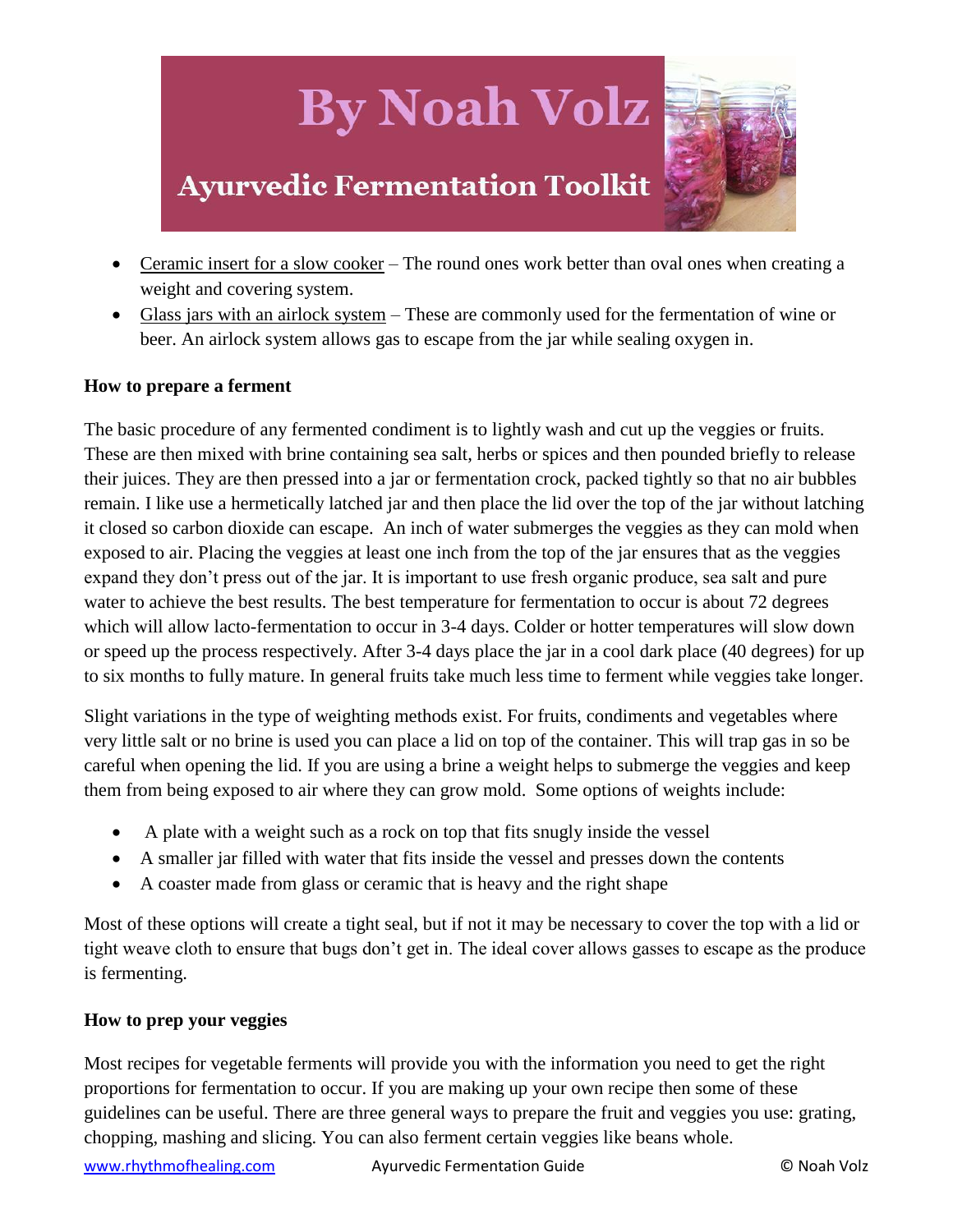### **Ayurvedic Fermentation Toolkit**



Root vegetables do best when they are grated because they are hard and crunchy by nature and they will break down more quickly when grated because of the high amount of surface area that is created. Grating will affect the texture and will make the resulting ferment more like a relish. If all the veggies are grated then the ferment will culture quickly. Examples are:

- Carrots
- Radish
- Beets
- Radish
- Rutabaga

Chopping uses a knife to chop the veggies into small pieces or chunks and so there is larger pieces with less surface area that are created. This is the easiest method as it doesn't require special equipment or skill and can be used for most veggies. The main thing to remember is that chopped veggies may take more time because the pieces are larger. Some that work well with chopping are:

- Bell Peppers
- Cucumbers
- Summer Squash
- Asparagus
- Green beans

The last method is slicing, like grating it increases the surface area by creating long, thinly sliced vegetables. Like grating many of the vegetables used already have a crunch and require less brine than veggies that are less crunchy. Slicing is right in between chopping and grating in terms of the amount of time they take to ferment. Some suggestions of veggies to use are:

- Cabbage
- Zucchini
- Celery
- Fennel bulb

Once you have prepared all your veggies and created a ferment you are ready for the next steps.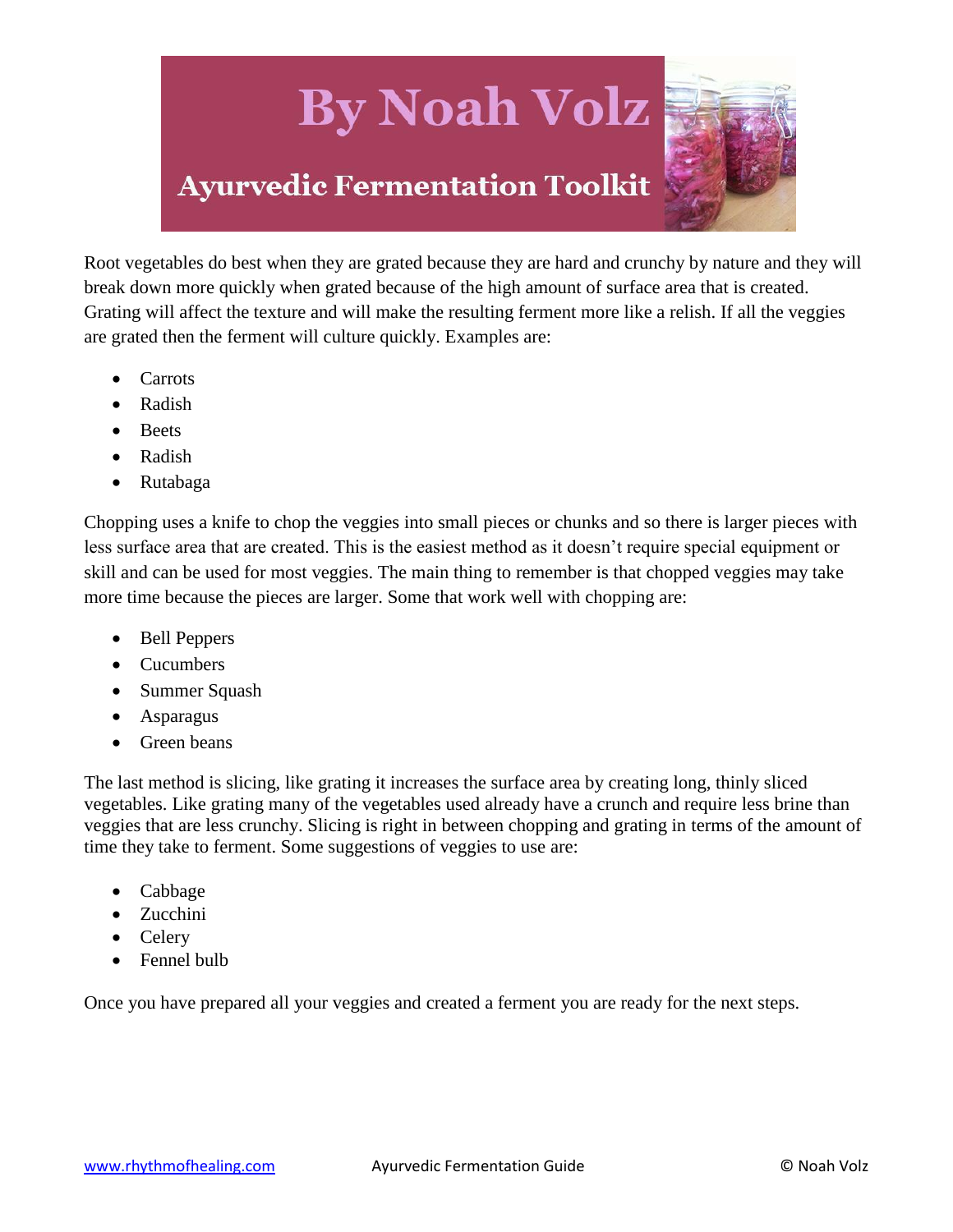

#### <span id="page-8-0"></span>**Monitoring your ferment for readiness**

Fermentation depends on temperature. The warmer the environment in which the ferment takes place the faster the ferment will occur. The entire process is continual so flavors will change over time. Because of this is can be useful to monitor the signs of fermentation. These signs are used to indicate that the ferment can be moved from room temperature to cold storage.

As fermentation progresses the *Lactobacilli* create gases as they break down the starches and sugars in the vegetables. After a day or two look for these bubbles as they are an indication that the food is being preserved. Another indication is the smell. A sour smell is what you are looking for. If it smells rotten, nasty or putrid then it is time to start over. When the ferment has passed both of the previous two tests then give it a taste. The flavor will be sour. When your ferment has a flavor that is reminiscent of sauerkraut it is time to move it into cold storage. In warmer environment this will be about 48 hours and in colder environments it could take up to four days.

#### *Fruit Fermentation*

Because of the concentration of sugars in fruit they will ferment at a different pace than most vegetable ferments. They tend to ferment more quickly than vegetables and can turn into alcohol after 3 weeks. This process can be halted by using whey or water kefir grains in addition to a small amount of salt to assist the lactic acid fermentation. Another approach is to add vegetables to the fruit ferment.

#### *Possible Problems*

Although fermentation has a long history cross contamination can happen. Make sure that you use clean jars, clean hands and clean wooden, metal or plastic utensils. Place your ferments away from unclean areas or where they may come into contact with other culturing foods. Some additional tips are to:

- Rinse produce before fermenting it, but don't scrub it as that can remove the bacteria.
- Use the freshest vegetables possible.
- If you are working on separate fermentation projects keep them separate.

By following these simple steps you will be able to limit cross contamination. If cross contamination does happen it can create mold.

#### <span id="page-8-1"></span>**Identifying possible problems with your ferment**

www.rhythmofhealing.com Ayurvedic Fermentation Guide **C** Noah Volz Many ferments especially those done with whey may develop a thin white film on top called kahm yeast. This is not harmful, but it is best to remove it. It usually develops because of a low acidic environment created by a lack of salt or excess warmth or oxygen. True mold comes in round, colorful deposits, although some molds are white. Molds or yeasts require oxygen to grow and that is why it is best to have a lid on your ferment and to have all the produce under liquid. If mold develops scrape the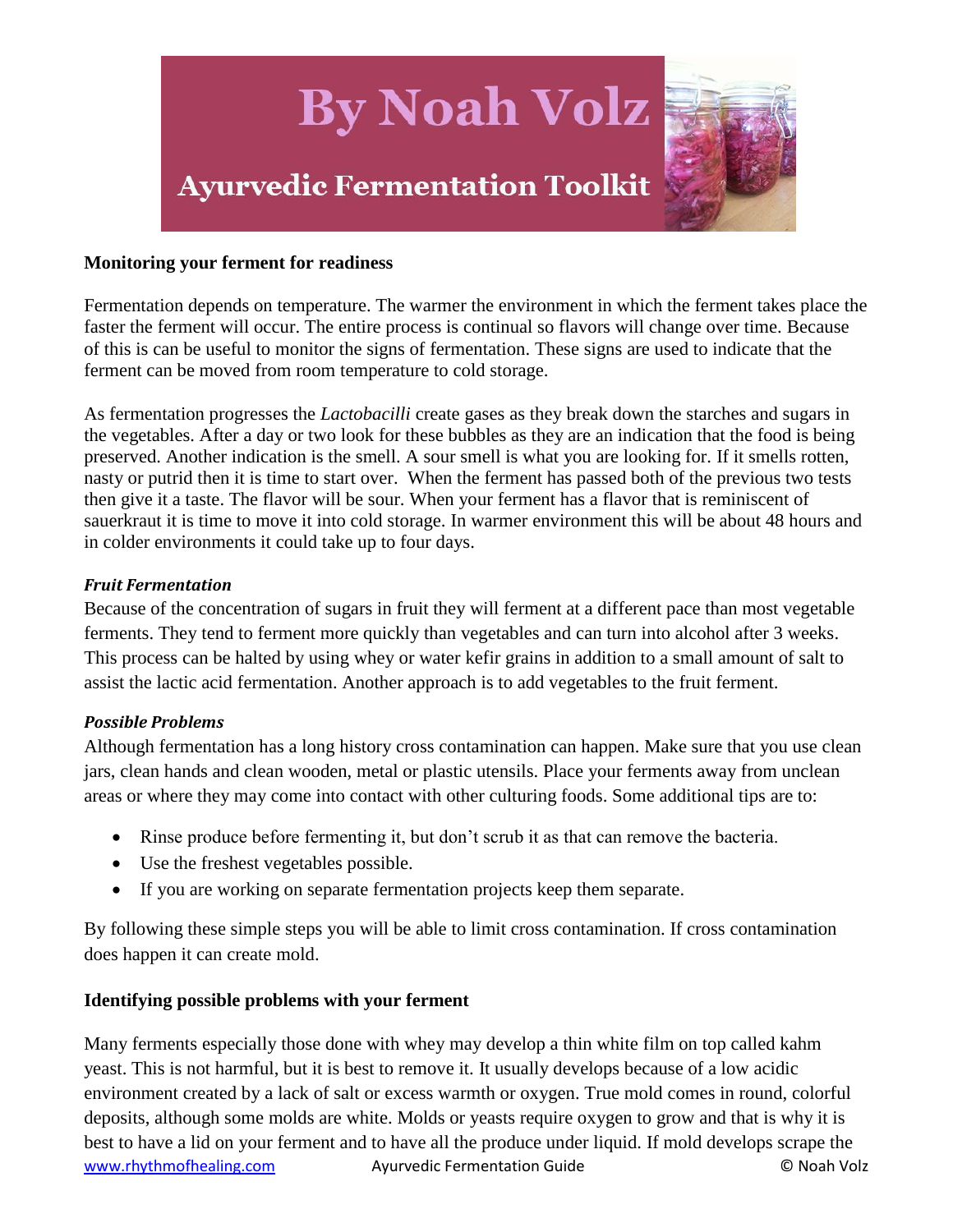### **Ayurvedic Fermentation Toolkit**

upper layer of the ferment off. To avoid mold ferment your veggies as close to 72 degrees as possible, make sure the vegetables are submerged, use the recommended amount of salt and use fresh vegetables.

#### <span id="page-9-0"></span>**Common Variations**

#### *Foamy Brine*

The brine may become foamy depending on the type of vegetables that are used. Vegetables with higher sugar content like beets may foam the most. This is normal.

#### *Pungent odor*

Be able to recognize when the odor is sour and strong or rotten or putrid. If it smells nasty, not just sour discard it.

#### *Slimy vegetables*

Some micro-organisms produce slime. It is often due to a warm environment or not enough salt. If it is slimy throw it away.

#### *Soft and Mushy Vegetables*

Although there is nothing dangerous about mushy vegetables they are extremely unappetizing. Mushy vegetables usually occur because of too much heat or too much whey. Since it is not dangerous you could use mushy vegetables in a soup.

#### *Crawley Things*

When the vessel is left open flies may lay eggs in it and worms will grow. I would through it out, but the eggs are only on the surface so they could be removed and a secure lid could be created.

#### *Pink*

If there are no pink vegetables in your kraut and it turns pink this is an indication that the microorganisms are growing improperly and it should be discarded.

#### <span id="page-9-1"></span>**How to prepare different types of veggies**

If you do a web search you will find that there as many ways to make sauerkraut as there are people making it. Everyone has their opinion on what works best. I have provided simple recipes, but there is room for more precision if you get inspired to learn more. In general you can vary the amount of salt that you use in order to find the right proportion for the recipe. The general rule of thumb is 3-4 Tablespoons per gallon of kraut which makes it as salty as a potato chip. It is always important to have the ingredients submerged in liquid so if you find that there is not enough liquid add more water. Most recipes recommend an airtight environment so find a setup that works for you. If your kraut is bad you will know by the rotten smell and you won't want to eat it.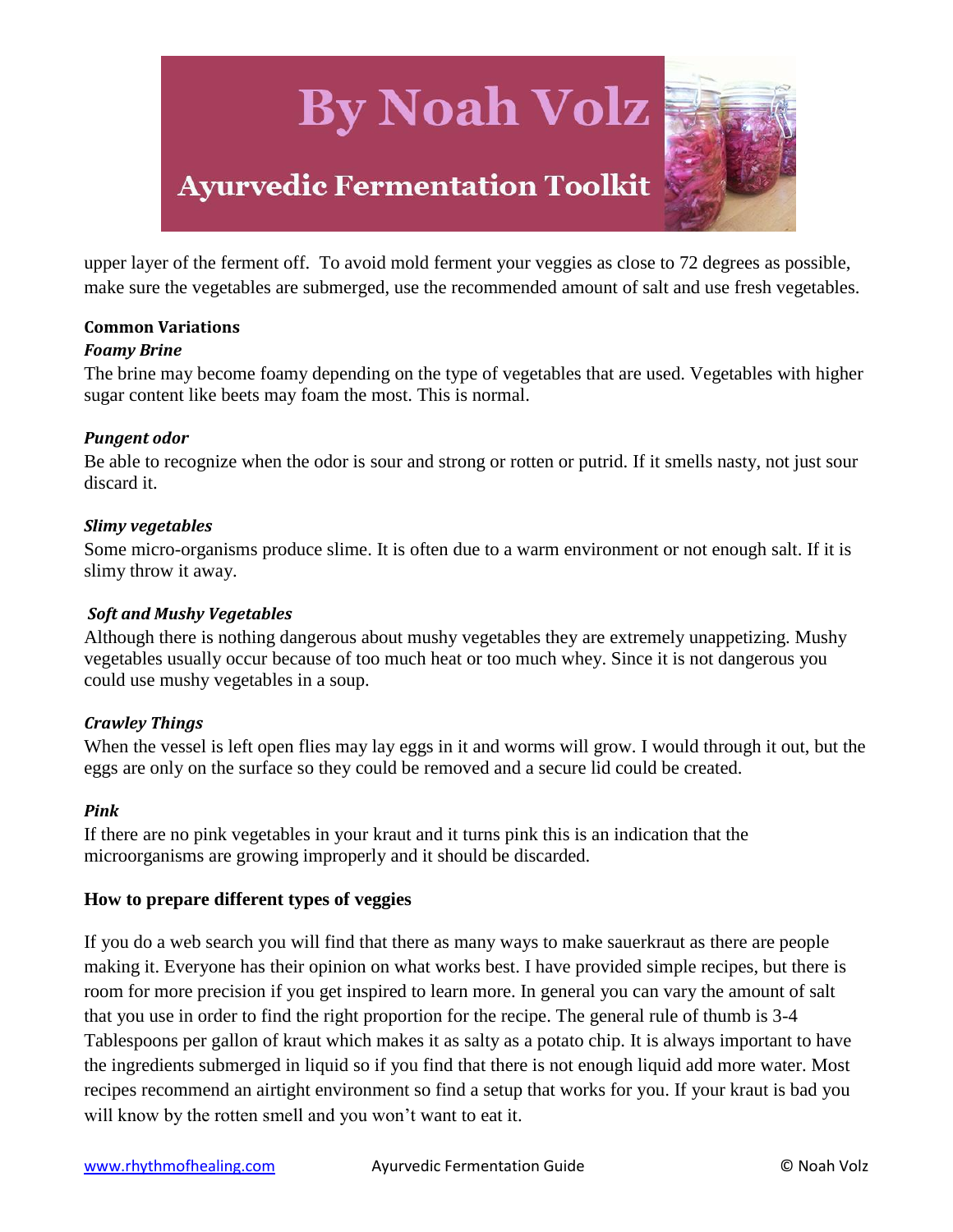### **Ayurvedic Fermentation Toolkit**

#### **Simple Recipes**

#### <span id="page-10-1"></span><span id="page-10-0"></span>**Sauerkraut**

- 1 medium Cabbage cored and sliced
- 1 Onion, sliced
- 1 Tablespoon Caraway seeds

#### **Directions**

- 1. Mix all ingredients in a bowl, mashing or kneading to release the juices.
- 2. Press kraut into jar and get all the air bubbles out. Leave an inch to 2 inches at the top as it will expand. Add water to submerge veggies and then place the lid over the jar, but don't clamp jar all the way down so that carbon dioxide can be released. It will ferment for 2-4 days at room temperature, then put it in the refrigerator for slower fermentation.

#### <span id="page-10-2"></span>**Kimchi**

- 1 head Napa cabbage, cored and shredded
- 1 bunch green onions, chopped
- 1 cup carrots, grated
- 1 daikon radish, grated
- 1 Tablespoon freshly grated ginger

• 1 bunch fresh dill or 1 T dry dill

2 Tablespoon non iodized sea salt

- ¼ teaspoon chile flakes
- 2 Tablespoon noniodized sea salt

#### **Directions**

- 1. Place all ingredients into a bowl and pound or knead with your hands to release the juices.
- 2. Press into a quart sized wide mouth jar, preferably one with a hermetic latch packing tightly to remove any air bubbles.
- 3. Add pure water to submerge veggies and allow at least on inch of space from the top of the veggies to the top of the jar. Cover and let sit at room temperature for at least 3 days.

#### <span id="page-10-3"></span>**Ginger Fennel Carrots**

- 4 cups grated carrots
- 1 cup grated fennel bulb
- 2 Tablespoons freshly grated ginger
- 2 tablespoons sea salt

#### **Directions**

1. For people who are fermentation adverse this is a great recipe because it is sweet and delicious.

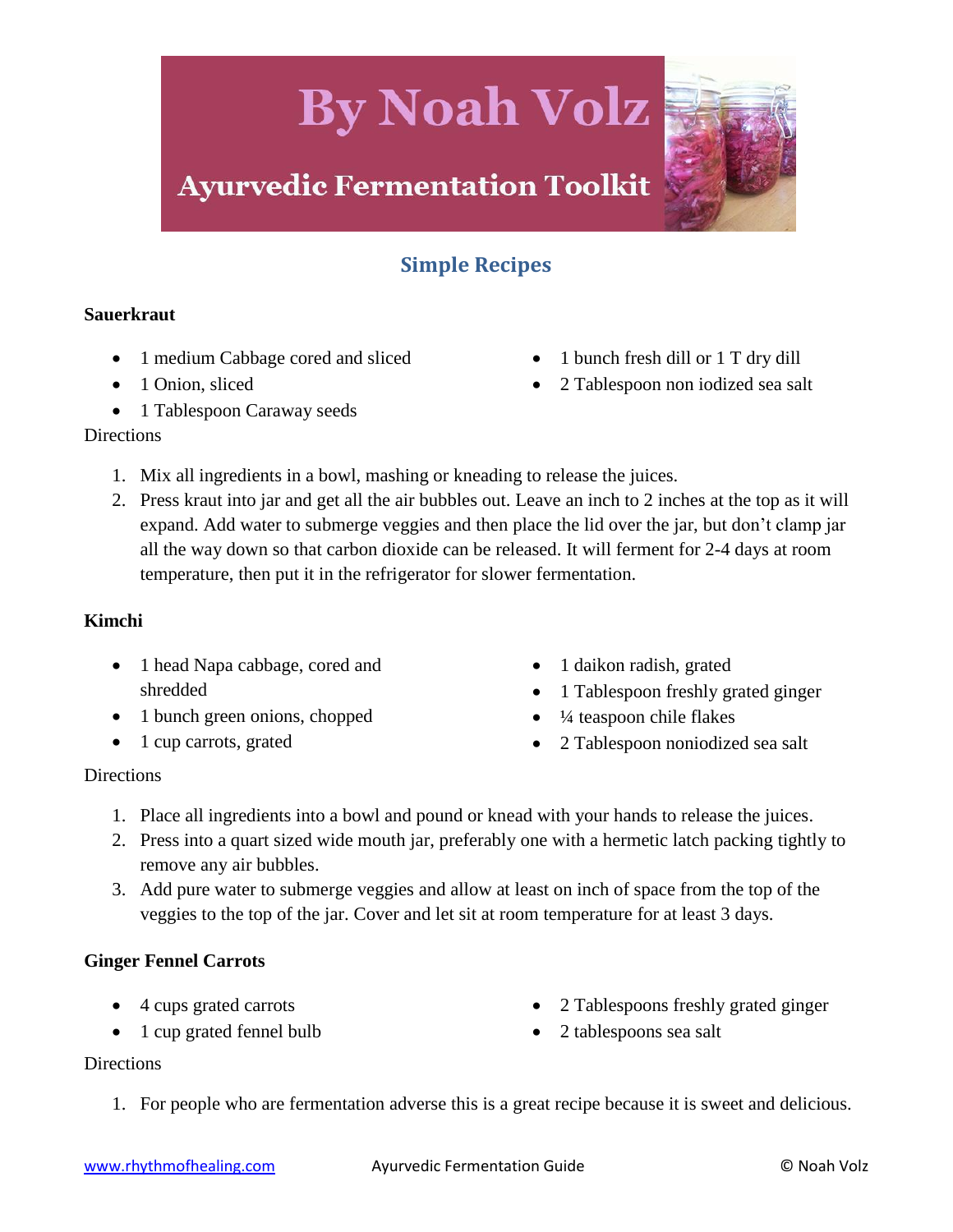# **By Noah Volz Ayurvedic Fermentation Toolkit**

- 2. In a bowl mix all ingredients and pound with a pounder or knead with your hands until juices are released.
- 3. Then place in a jar packing down tightly and leaving space at the top of the jar for the veggies to expand into. Add water to submerge veggies. Cover and let sit for 3 days.

#### <span id="page-11-0"></span>**Cucumber Relish**

- 3 cups shredded cucumbers
- 2 red bell peppers, seeded and chopped
- 1 small onion, diced
- 1 bunch fresh dill or 1 T dried dill
- 1 tablespoon yellow mustard seed
- 2 tablespoons sea salt

#### **Instructions**

- 1. In a large bowl place all ingredients and press or pound until juices are released and let it sit for 30 minutes.
- 2. Begin filling the quart jar with the relish, pounding it down until the veggies are 1 inch below the rim of the jar or lower. Fill the jar with pure water and then close the lid without latching it tightly. Let it sit for 3 to 4 days, or until it becomes bubbly and then place in the refrigerator.

#### <span id="page-11-1"></span>**Pickled Beets**

- 6 medium beets, peeled and sliced into  $\frac{1}{8}$ "-thick rounds
- Seeds from 2 cardamom pods
- 4 whole cloves
- 1 Tablespoon freshly grated ginger
- Orange peel rind (the orange part) of 1 small orange
- 2 Tablespoons sea salt

#### **Directions**

1. Cook sliced beets in boiled water for 3-5 minutes. Drain and transfer to a bowl of ice water. When cool drain and mix with remaining ingredients. Then place in a glass jar packing tightly and add filtered water to submerge everything. The veggies will expand so leave space at the top of the jar and close the lid. Let it sit at room temperature for 3-4 days and then store in a cool dark place.

#### <span id="page-11-2"></span>**Fermented Bean Paste**

- 3 cups of beans, cooked and drained (Adzuki are my favorite)
- 1 onion, diced
- 3 cloves of garlic, peeled
- 1 teaspoon powdered cumin
- 2 tablespoons salt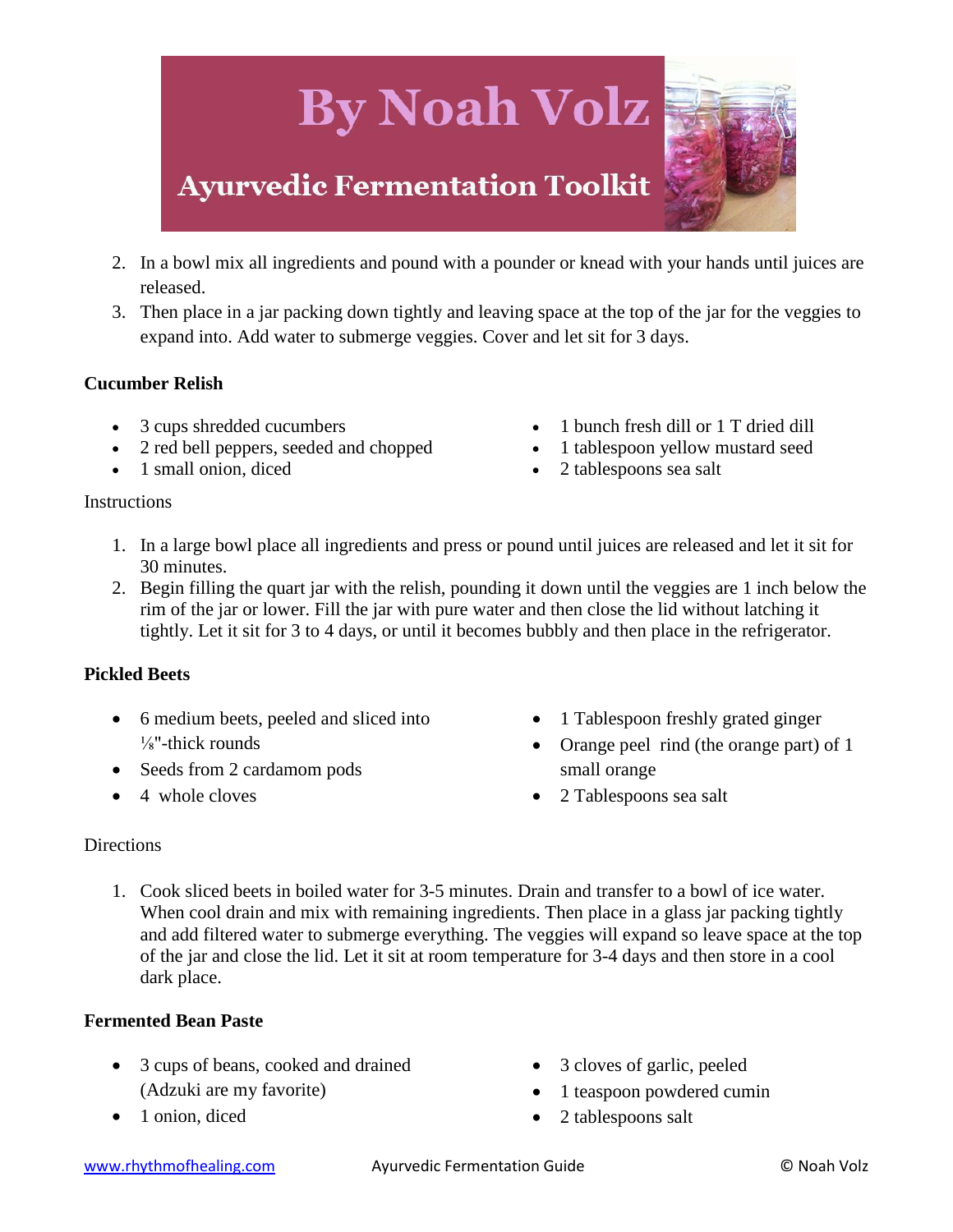#### Directions

- 1. Place all ingredients in a food processor and pulse until smooth.
- 2. Place in a mason jar leaving space at the top and cover with water.
- 3. Let sit for 3 days and then transfer to the refrigerator
- <span id="page-12-0"></span>4. Serve as a dip with cilantro on top

#### **Vegetables Ferments**

The most common fermented vegetable is cabbage. Cabbage has a long history as being a food that can be used as medicine. In the near distant past it was used to treat digestive disorders, arthritis, tumors and wounds. More recently the sulfur containing compounds in cabbage have been used as antioxidants and anti-tumor medicines (Cheung 2010). There is also research that has identified cabbage as a powerful anti-inflammatory within the digestive tract (Cheney, 1949). Cabbage has many cousins such as Napa cabbage, Tat Soi, Bok Choy and others which have similar properties. The base of the traditional kraut recipes is usually cabbage and onion as onion is a good prebiotic food and helps the proliferation of beneficial bacteria.

#### <span id="page-12-1"></span>**Vata Kraut**

- 1 large cabbage head cored and shredded
- 1 onion chopped fine
- 1 Tablespoon minced fresh ginger
- 2 Tablespoons whole fennel seeds
- 1 Tablespoon whole coriander seeds
- 1 Tablespoon whole cumin seeds
- 1 Tablespoon ground turmeric
- 1 Tablespoon dried basil
- 2 Tablespoons salt
- Optional: 1-2 cups of shredded carrots, turnips, daikon radish or other root vegetables

- 1. Mix all ingredients in a large mixing bowl and knead all ingredients for about 5 minutes. The amount of salt you use will depend on the size of the cabbage, use your intuition.
- 2. Stuff the mixture into a clean, dry large jar, pressing it down firmly as you go. Leave space at the top of the jar and add water to submerge ingredients. You can use a weight like a jar to keep the ingredients pressed down.
- 3. Close the jar and let it sit for two days tasting it once a day. Once it is the desired flavor transfer to the fridge. It will be best after two weeks.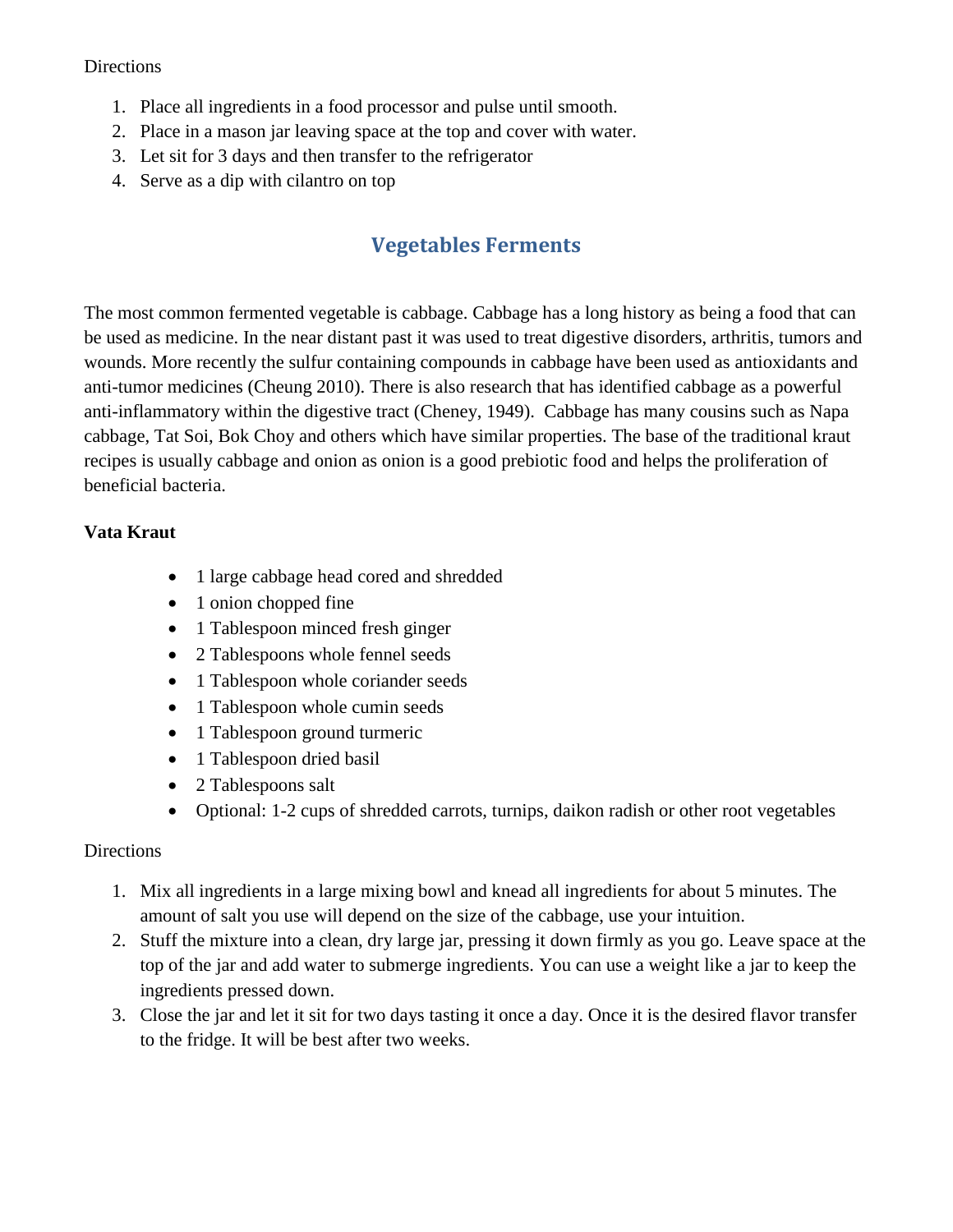

#### <span id="page-13-0"></span>**Pitta Kraut**

- 1 large cabbage head cored and shredded
- 1 onion chopped fine
- 2 Tablespoons whole fennel seeds
- 2 Tablespoons whole coriander seeds
- 2 Tablespoons fresh mint leaves (or 1 tsp. dried mint leaves)
- 1 Tablespoon whole cardamom seed kernels (or 1 tsp cardamom powder)
- 2 Tablespoons salt
- Optional: 1-2 cups of thinly sliced cucumbers, cilantro, fennel bulb, chard stems

#### **Directions**

- 1. Mix all ingredients in a large mixing bowl and knead all ingredients for about 5 minutes until the juices are released.
- 2. Stuff the mixture into a clean, dry jar, pressing it down firmly as you go. Leave space at the top of the jar and add water to submerge ingredients. You can use a weight like a jar to keep the ingredients pressed down.
- 3. Close the jar and let it sit for 2-4 days until it tastes good to you. Transfer to the fridge. It will be best after two weeks.

#### <span id="page-13-1"></span>**Kapha Kraut**

- 1 large cabbage head cored and shredded
- 1 onion chopped fine
- 1 Tablespoon fenugreek seeds
- 2 Tablespoons whole cumin seeds
- 2 Tablespoons fresh minced ginger (or 1 T ground ginger)
- 1 Tablespoon ground turmeric
- $\bullet$  4 whole cloves
- 1 medium sized cinnamon stick
- $\bullet$   $\frac{1}{2}$  tsp. black pepper or cayenne pepper or chili powder
- 2 Tablespoons salt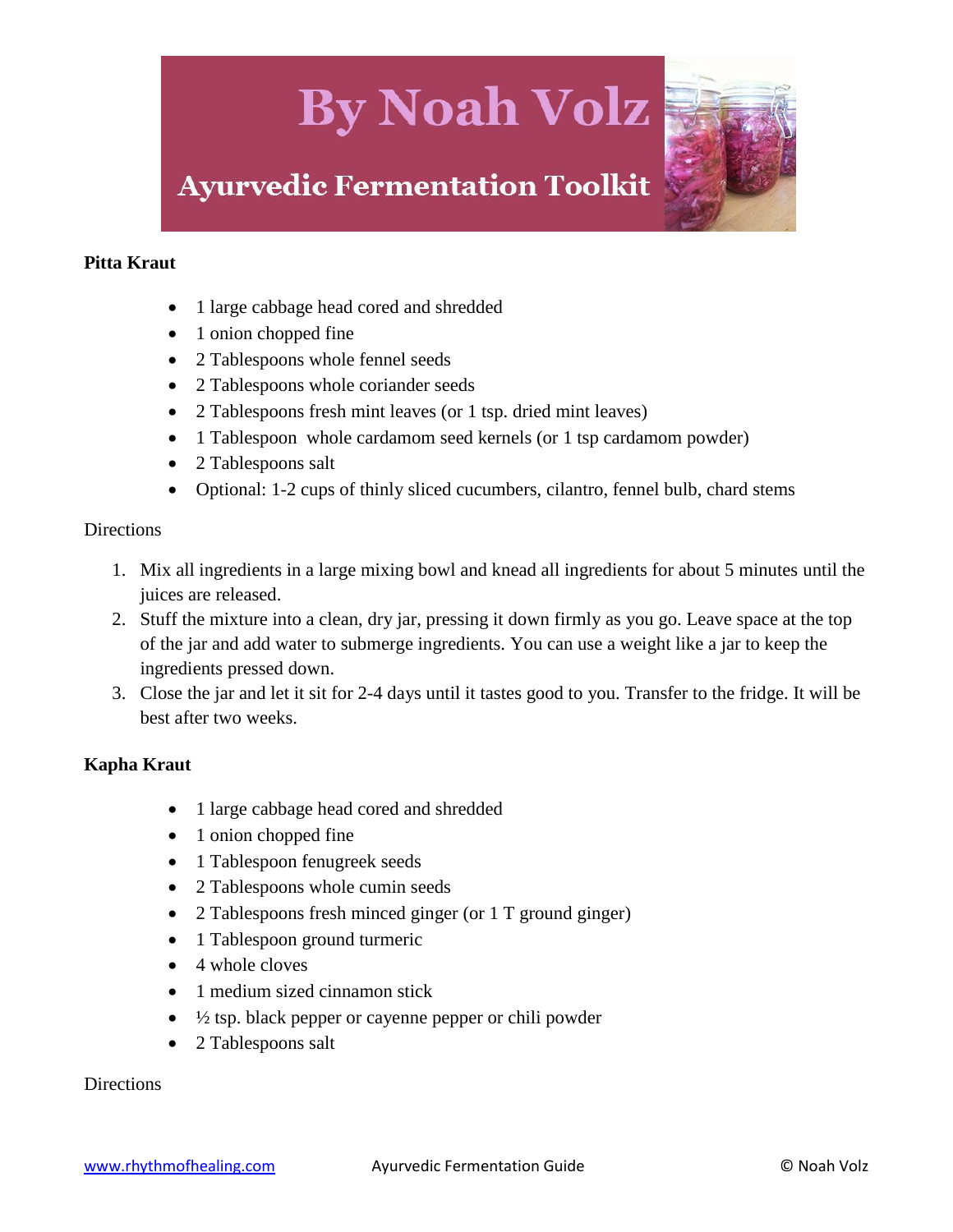### **Ayurvedic Fermentation Toolkit**

- 1. Mix all ingredients in a large mixing bowl and knead all ingredients until juices are released and then let it sit for about 5 minutes.
- 2. Stuff the mixture into a clean, dry jar, pressing it down firmly as you go. Leave space at the top of the jar and add water to submerge ingredients. You can use a weight like a jar to keep the ingredients pressed down.
- 3. Close the jar and let it sit for 2-4 days. Taste it and when it tastes fermented transfer it to the fridge to slow down the fermentation process. You can eat it at any time, but it may be best after two weeks.

#### <span id="page-14-0"></span>**Pickled Carrots**

- 1 pound (about 4 cups) of sliced carrots, they can be peeled
- 1 cup sliced cabbage
- $\bullet$  1  $\frac{1}{2}$  tsp crushed dark mustard seeds
- 1 tsp whole dark mustard seeds
- 1/8 tsp turmeric and cayenne pepper
- 2 tablespoons sea salt

#### **Directions**

- 1. Grate or slice the carrots or cabbage.
- 2. Place all ingredients into a large bowl and massage with hands and let sit for few minutes while the juices are released.
- 3. Pack into a glass jar. Make sure ingredients are submerged in liquid adding water if necessary. Let sit for 3 days at room temperature and then transfer to the refrigerator.

#### <span id="page-14-1"></span>**Beet Kraut**

- $\bullet$   $\frac{1}{2}$  a medium sized cabbage, sliced
- 2 carrots, grated
- 4 medium beets, grated

#### **Directions**

- 1. Grate or slice the carrots, beets or cabbage.
- 2. Place all ingredients into a large bowl and massage with hands until juices are released from the salts effect on the produce.
- 3. Pack into a glass jar. Make sure ingredients are submerged in liquid adding water if necessary. Let sit for 3 days at room temperature and then transfer to the refrigerator.

www.rhythmofhealing.com Ayurvedic Fermentation Guide **Communist Construction** On Noah Volz

- 2 T Himalayan salt
- $\bullet$  1 T Caraway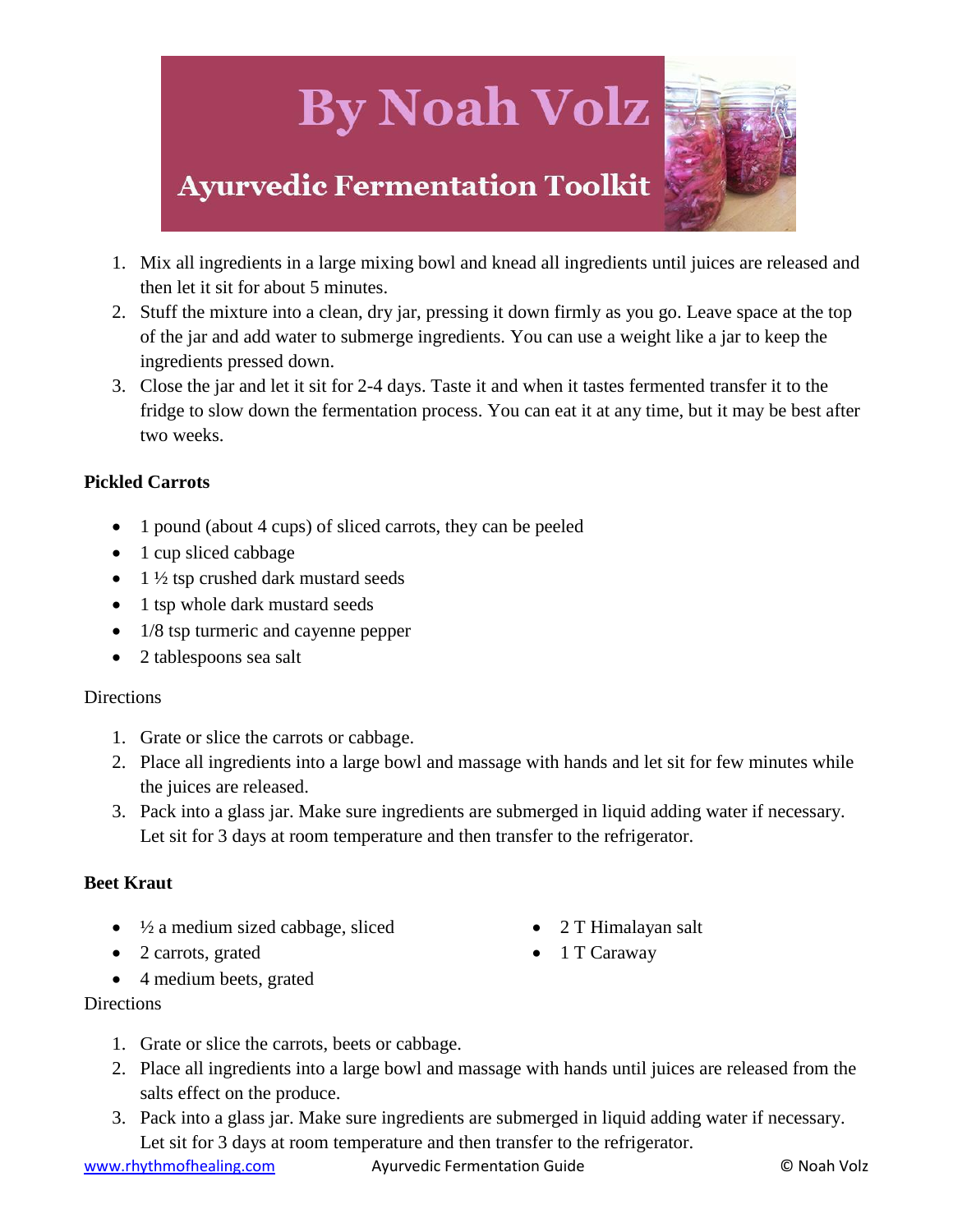### **Ayurvedic Fermentation Toolkit**

#### <span id="page-15-0"></span>**Liver Kraut**

- 1 medium sized cabbage, sliced
- 1 onion, chopped, grated
- 1 bunch parsley, chopped
- 1 large cucumber, sliced
- $\bullet$  1 tsp turmeric poweder
- 7 inches of burdock root, sliced
- 2 T sea salt
- 2 tsp cumin powder
- 2 tsp coriander powder

#### **Directions**

- 1. Prepare all the veggies and place all ingredients into a large bowl and massage with hands.
- 2. Pack into a glass jar. Make sure ingredients are submerged in liquid adding water if necessary. Let sit for 3 days at room temperature and then transfer to the refrigerator.

#### <span id="page-15-1"></span>**Herbal Kraut**

- 1 medium sized cabbage, sliced
- 2 carrots, grated
- 7 inches of burdock root
- 1 inch of horseradish
- 1 bunch of kale
- 2 T minced peeled ginger
- Juice of ½ lemon
- 2 T sea salt
- 2 tsp thyme
- 2 tsp oregano
- 1 pinch cayenne

- 1. Grate or slice the carrots, beets, burdock, horseradish and cabbage.
- 2. Place all ingredients into a large bowl and massage with hands until juices are released.
- 3. Pack into a glass jar. Make sure ingredients are submerged in liquid adding water if necessary. Let sit for 3 days at room temperature and then transfer to the refrigerator.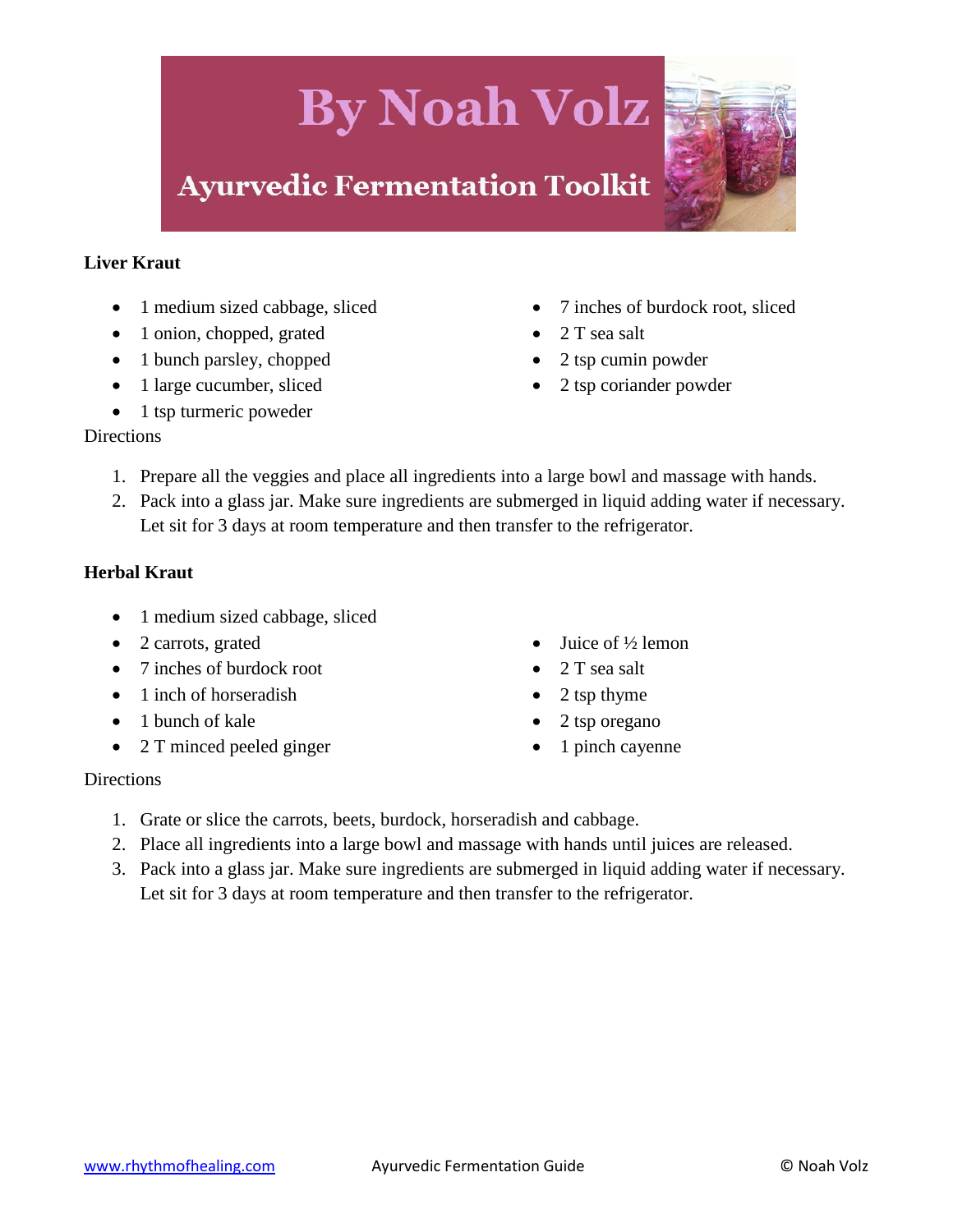### **Ayurvedic Fermentation Toolkit**

#### **Chutneys or Relishes**

#### <span id="page-16-1"></span><span id="page-16-0"></span>**Date Chutney (Khajur Chatni)**

- 3 cups raisins
- 1 cup pitted dates
- $\bullet$  1 1/2 tsp fennel seeds
- $\bullet$  1 1/2 tsp cumin seeds
- 3 tsp coriander, ground
- 3/8 cuporange juice
- 2 Tbl fresh ginger root, minced
- $\bullet$  1/4 tsp nutmeg
- 2 teaspoons salt
- ¼ cup whey or 1 Tablespoon salt
- 1/2 cup filtered water

#### **Directions**

- 1. Soak the raisins and dates overnight. Drain the water in a separate container (you can use it to sweeten oatmeal or other things).
- 2. Place all ingredients into a food processor and pulse until smooth and chunky. Then place into a mason jar and cover.
- 3. Let sit for 2 days and then transfer to the fridge.
- 4. It is best if the chutney is eaten within 2 months
- 5. This chutney is best when made with whey which is made by placing organic plain yogurt in a strainer over a bowl and allowing the liquid to drain out. The liquid is whey.

#### <span id="page-16-2"></span>**Ginger Chutney**

- 1.5 cups chopped peeled ginger
- 1 cup raisins, soaked
- 1 Tablespoon lime juice
- $\bullet$  1/3 cup orange juice
- 1 tablespoon sea salt
- 4 tablespoons whey or 1 Tablespoon sea salt
- 1 cup filtered water

- 1. Peel ginger and soak raisins overnight. Drain raisin water and place all ingredients into a food processor except for the whey if you are using whey.
- 2. Add whey and pack into a glass jar. Make sure ingredients are submerged in liquid adding more water in necessary. Let sit for 2 days at room temperature and then transfer to the refrigerator.
- 3. Use within 2 months of making.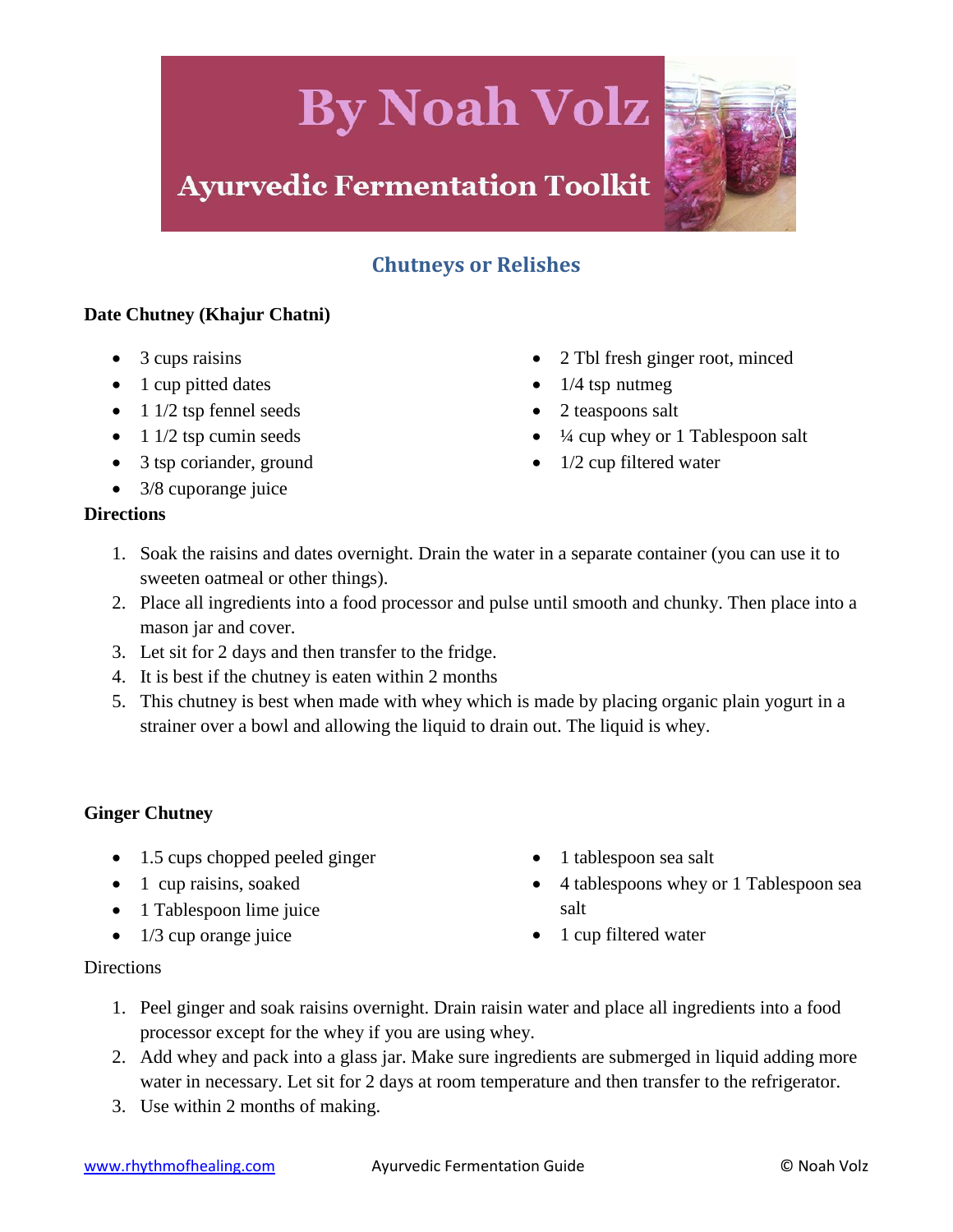### **Ayurvedic Fermentation Toolkit**

<span id="page-17-0"></span>

- 2 large apples
- 2 bunches of fresh cilantro
- Grated rind of 2 lemons
- Juice of 2 lemons
- $\bullet$   $\frac{1}{2}$  cup or raisins soaked
- 2 teaspoons salt
- ¼ cup whey or 1 Tablespoon salt
- 1 teaspoon fennel seeds
- 1 teaspoon coriander seeds
- 1 teaspoon ground cumin

#### **Directions**

- 1. Place all ingredients except for whey in a food processor and blend into a paste.
- 2. Place in a jar and add whey. Add additional water to submerge if needed and close lid on jar lightly.
- 3. Let sit at room temperature for 2 days and then place in the refrigerator
- 4. Use within 2 months of making.
- 5. This chutney is best when made with whey which is made by placing organic plain yogurt in a strainer over a bowl and allowing the liquid to drain out. The liquid is whey.

#### <span id="page-17-1"></span>**Mint Chutney**

- 2 cups fresh mint leaves
- 1 medium onion
- $\bullet$  4 cloves garlic
- 1 jalapeno, seeded and chopped
- 2 teaspoons toasted cumin seeds
- 2/3 cup shredded coconut
- 1 Tablespoon sea salt
- 4 tablespoons whey or 1 Tablespoon sea salt
- 1 cup filtered water

- 1. Place all ingredients except for salt, whey and water in a food processor and blend until finely chopped.
- 2. Place in quart sized, wide mouthed mason jar and press down tightly
- 3. Mix salt, whey and water and place into jar until submerged. Add more water if needed.
- 4. Let sit at room temperature for 2 days and then place in the refrigerator
- 5. Use within 2 months of making.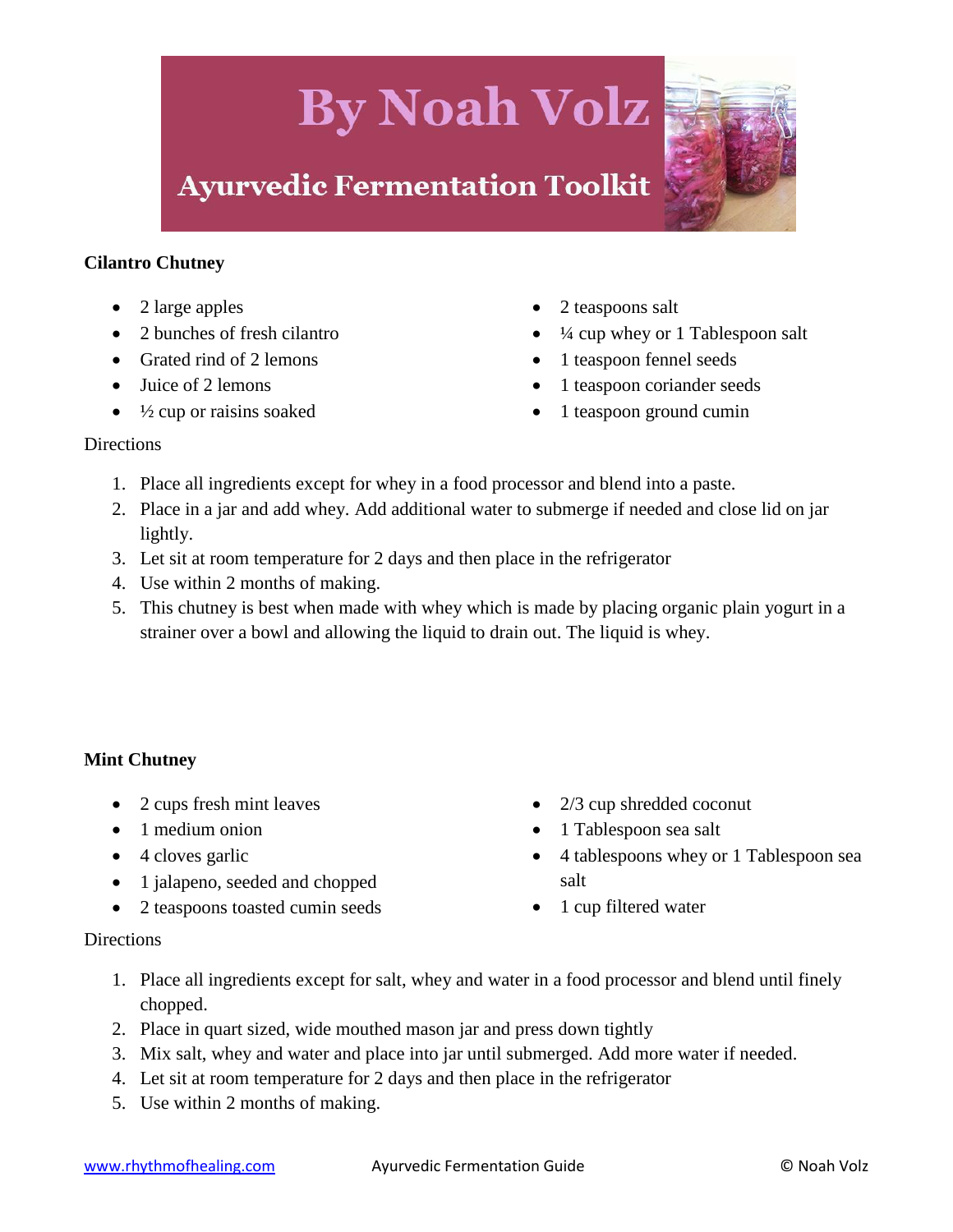### **Ayurvedic Fermentation Toolkit**

#### <span id="page-18-0"></span>**Coconut Chutney**

- 1 cup grated coconut (preferably fresh)
- 2 T fresh ginger, peeled and chopped
- $\bullet$   $\frac{1}{2}$  tsp salt
- 3 T coconut yogurt
- $\bullet$  2-3 T water
- $\bullet$  1 tsp sesame oil
- ½ tsp brown mustard seeds
- Pinch of hing
- 1 tablespoon sea salt
- 4 tablespoons whey or 1 Tablespoon sea salt

#### **Directions**

- 1. Combine coconut, ginger, salt and coconut yogurt in a blender with water to grind to a paste.
- 2. Heat the oil add the mustard seeds until they pop and then stir into coconut mixture.
- 3. Add whey and pack into a glass jar. Make sure ingredients are submerged in liquid adding more water in necessary. Let sit for 2 days at room temperature and then transfer to the refrigerator.
- 4. Use within 2 months of making.
- 5. To make whey place organic plain yogurt in a strainer over a bowl and allow the liquid to drain out. The liquid is whey

#### <span id="page-18-1"></span>**Mango Chutney**

- 3 cups large mangoes peeled and cubed
- $\bullet$   $\frac{1}{4}$  cup grated fresh ginger
- 3 T lemon juice
- 1 tsp cinnamon
- 1 tsp cardamom

#### $\bullet$   $\frac{1}{4}$  tsp cloves

- ½ cup chopped cilantro
- 1 teaspoon sea salt
- 2 tablespoons whey or 1 teaspoon sea salt

- 1. Peel ginger and place all ingredients into a bowl.
- 2. Add whey and pack into a glass jar. Make sure ingredients are submerged in liquid adding more water if necessary. Let sit for 2 days at room temperature and then transfer to the refrigerator.
- 3. Use within 2 months of making.
- 4. To make whey place organic plain yogurt in a strainer over a bowl and allow the liquid to drain out. The liquid is whey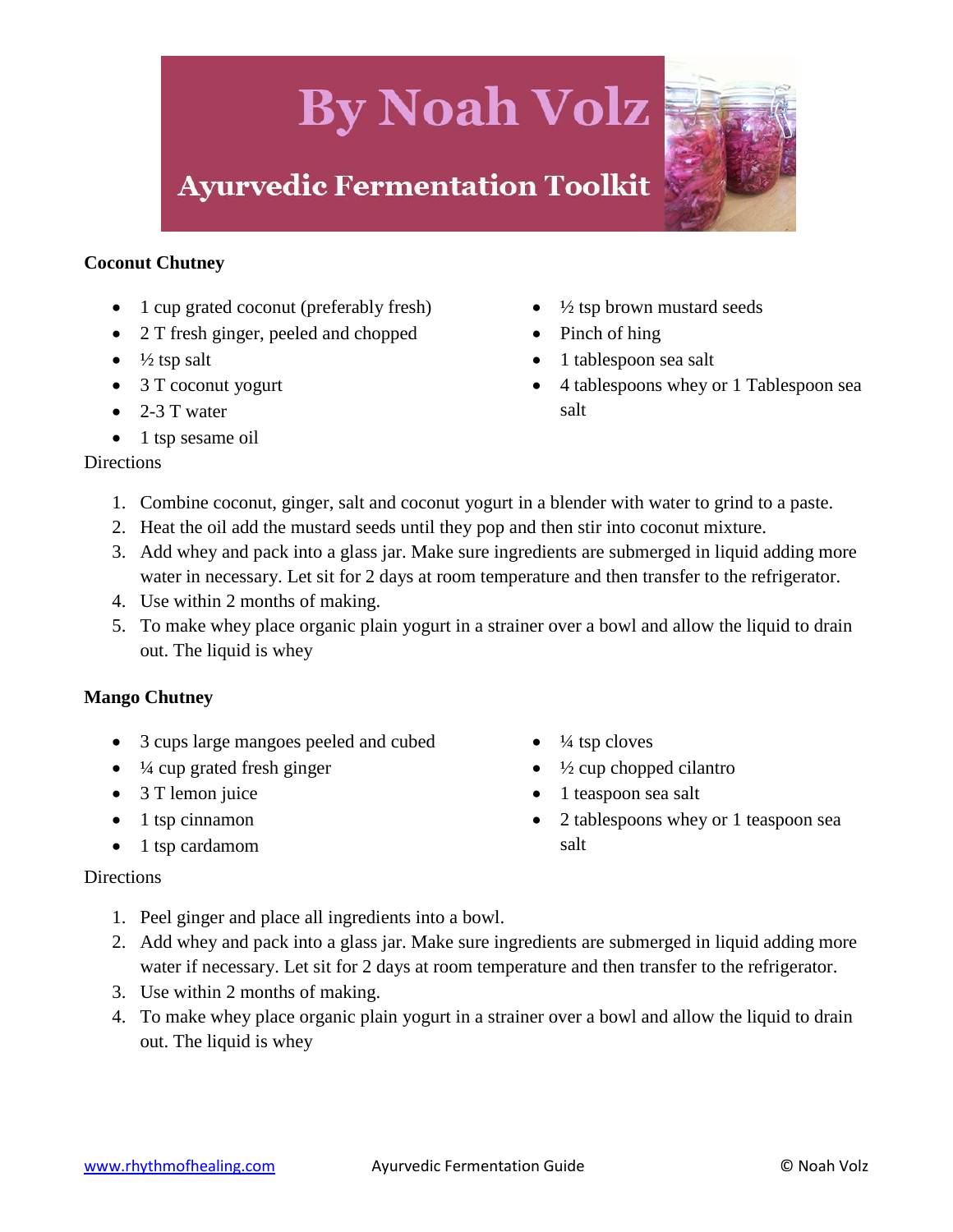### **Ayurvedic Fermentation Toolkit**

#### <span id="page-19-0"></span>**Apple Butter Chutney**

- 1 T lightly roasted cumin seeds
- 4 sweet apples cored
- $\bullet$   $\frac{1}{2}$  cup raisins
- 1 T grated ginger
- $\bullet$  1  $\frac{3}{4}$  cups water
- 1 T tamarind paste (optional)
- ¼ T ground black pepper
- 2 teaspoons sea salt

#### **Directions**

- 1. Peel ginger and soak raisins overnight. Drain raisin water and place all ingredients into a food processor.
- 2. Pack into a glass jar. Make sure ingredients are submerged in liquid adding more water in necessary. Let sit for 2 days at room temperature and then transfer to the refrigerator.
- 3. Use within 2 months of making.

#### <span id="page-19-1"></span>**Garlic Chutney**

- 4-6 T shredded coconut
- 2 tsp cumin seeds
- 2 tsp paprika
- $\bullet$  2 tsp salt

#### **Directions**

- 1. Place all ingredients a food processor or chop garlic roughly.
- 2. Pack into a glass jar. Make sure ingredients are submerged in liquid adding water if necessary. Let sit for 2 days at room temperature and then transfer to the refrigerator.
- 3. Use within 2 months of making.
- 4. When eating you can add oil or coconut yogurt to make it less pungent.

#### <span id="page-19-2"></span>**Green Tomato Chutney**

- 4 medium green tomatoes
- 2 T cilantro, chopped
- $\bullet$  1 tsp cumin seed
- 1 clove garlic minced
- $\bullet$   $\frac{1}{2}$  hot green pepper, optional

- 2 bay leaves
- 1 tablespoon sea salt
- 4 tablespoons whey or 1 Tablespoon sea salt
- Pinch cayenne
- 16 whole cloves of garlic
- 1 tablespoon sea salt

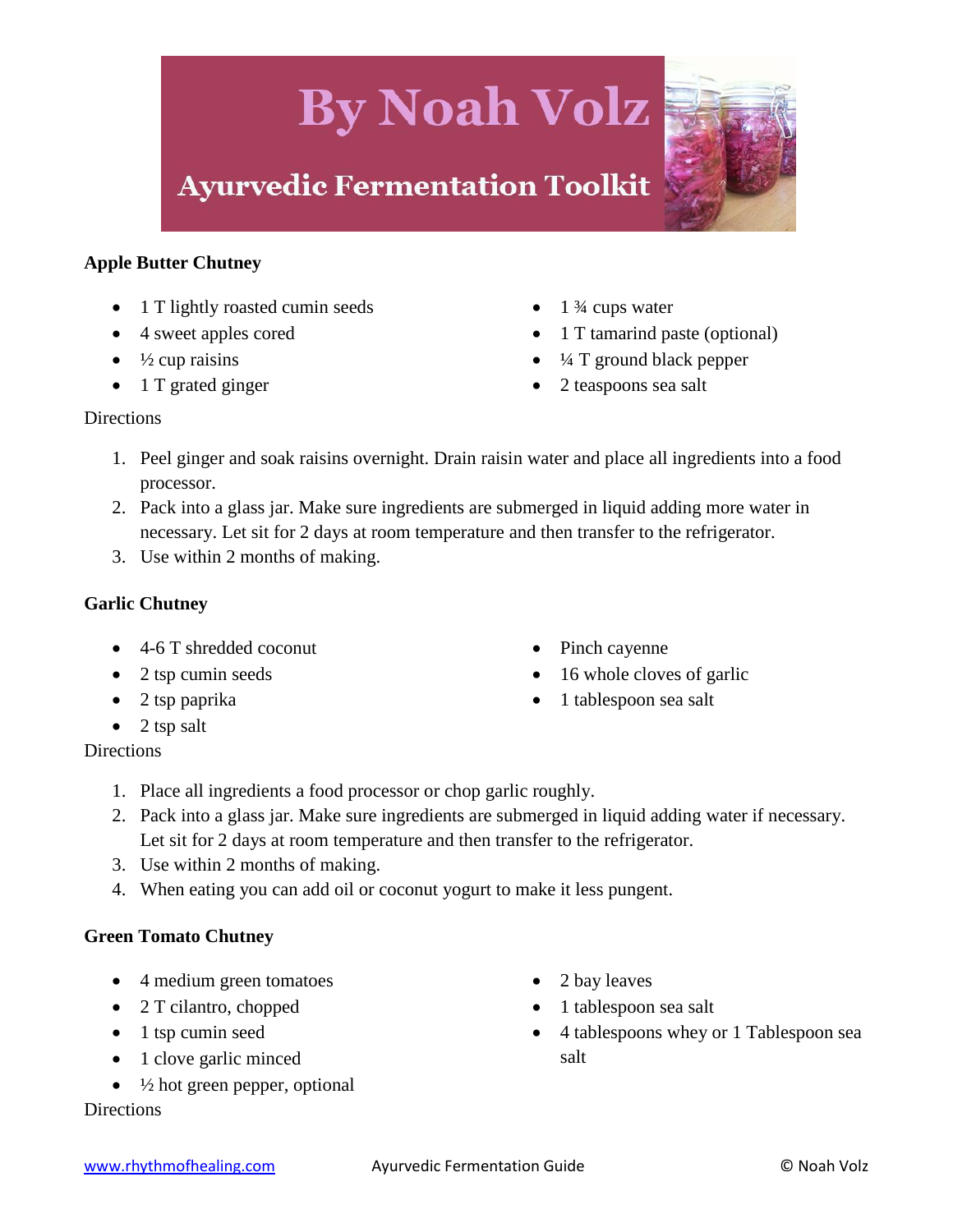### **Ayurvedic Fermentation Toolkit**

- 1. Chop tomatoes saving liquid. Combine with remaining ingredients.
- 2. Add whey and pack into a glass jar. Make sure ingredients are submerged in liquid adding more water if necessary. Let sit for 2 days at room temperature and then transfer to the refrigerator.

#### <span id="page-20-0"></span>**Apricot Chutney**

- 2 cups apricots (fresh or dried)
- 1 apple cored and chopped
- $\bullet$   $\frac{3}{4}$  cup lime juice
- 2 T chopped peeled ginger root
- 2 cups mint leaves
- 6 cardamom pods
- $\bullet$  1 tsp black peppercorn
- 1 tsp cayenne
- $\bullet$  2 tsp salt
- 1 tsp whey or  $\frac{1}{4}$  tsp sea salt

#### **Directions**

- 1. Place all ingredients (except for the whey if you are using whey) into a food processor or chop them roughly.
- 2. Add whey and pack into a glass jar. Make sure ingredients are submerged in liquid adding more water if necessary. Let sit for 2 days at room temperature and then transfer to the refrigerator.
- 3. Use within 2 months of making.

#### <span id="page-20-1"></span>**Sweet and Sour Pineapple Relish**

- 1 tsp mustard seeds
- $\bullet$   $\frac{1}{4}$  cup minced peeled ginger
- 1 cored and peeled pineapple
- $\bullet$   $\frac{1}{4}$  cup raisins
- $\bullet$  1 tsp cayenne
- 2 tsp sea salt
- 4 tablespoons whey or 1 Tablespoon sea salt

- 1. Peel ginger and soak raisins overnight. Drain raisin water and place all ingredients into a food processor except for the whey and pulse until chunky.
- 2. Add whey and pack into a glass jar. Make sure ingredients are submerged in liquid adding more water in necessary. Let sit for 2 days at room temperature and then transfer to the refrigerator.
- 3. Use within 2 months of making.

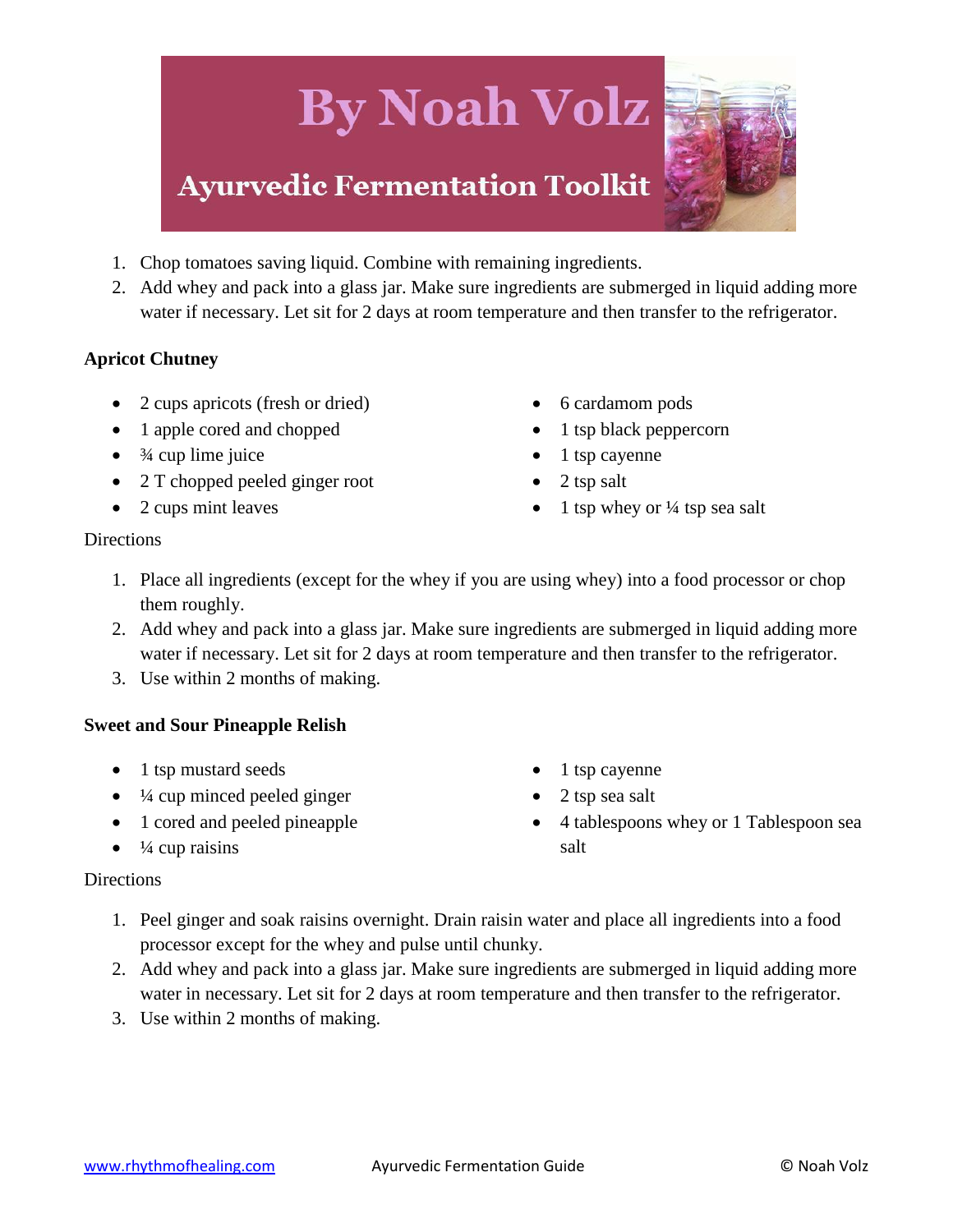

#### <span id="page-21-0"></span>**Eggplant Relish**

- 1 large eggplant, chopped
- $\bullet$   $\frac{1}{2}$  tsp sesame seeds
- $\bullet$  1 tsp cumin seeds
- $\bullet$   $\frac{1}{2}$  tsp fenugreek seeds
- 3 T tamarind paste
- 1 tsp cayenne
- 2 tablespoon sea salt, plus more for salting eggplant

#### Directions

- 1. Peel the eggplant and cut into strips. Place the strips into a bowl and sprinkle generously with salt. Gently massage the salt into the eggplant and allow it to sit, covered with a towel, for 1 to 2 hours to allow the bitter liquid to drain out.
- 2. Pour out the liquid and rinse the salted eggplant under water to remove some of the salt. Combine with remaining ingredients and pack into a jar, submerging ingredients with water.
- 3. Cover jar with lid and set in an undisturbed space for 3 to 6 days to ferment. After a taste test confirms it is fermented then transfer to a cool dark place like the refrigerator.

#### **Beverages**

#### <span id="page-21-2"></span><span id="page-21-1"></span>**Turmeric Tonic**

- $\bullet$  1 2 cups turmeric root, peeled and cut into chunks
- 5-7 tamarind pods *or* 2 tablespoons tamarind paste
- Juice of 2 lemons
- $\cdot$   $\frac{1}{2}$  cup raw honey
- 2 quarts water

#### **Instructions:**

- 1. Make a tea with turmeric root by placing it in a quart of water and boil for 20 minutes.
- 2. If using tamarind pods crack them open and remove the sticky fruit.
- 3. Add 1 quart of cool water and tamarind paste to the turmeric tea and blend thoroughly to liquefy the cooked turmeric.
- 4. Add the lemon juice and honey, and blend once more.
- 5. Place the blended tonic into small jars with tight lids, leaving  $\frac{1}{2}$ -1 inch of head space.
- 6. Ferment at room temperature for 1-2 days, then refrigerate for storage.